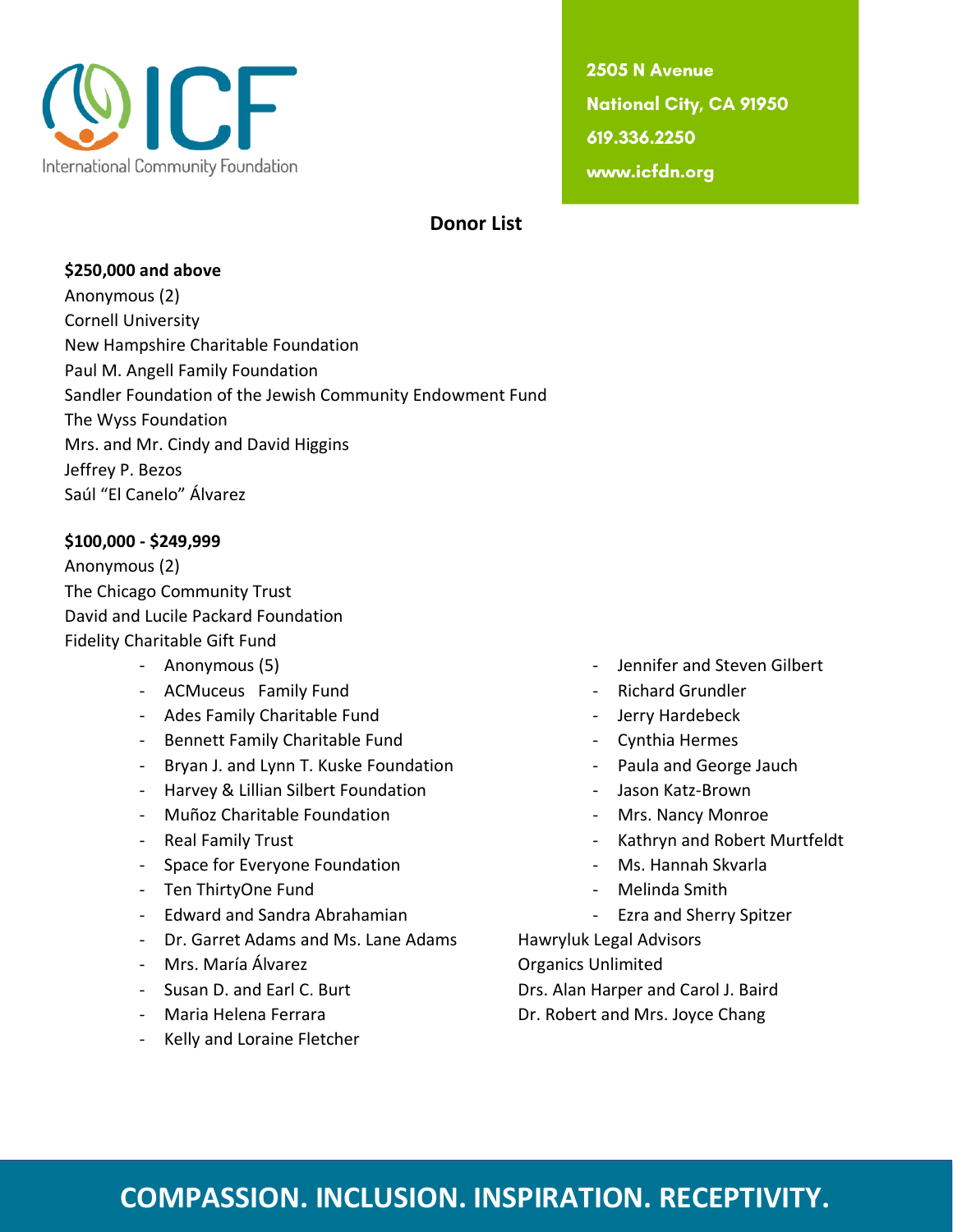

**\$50,000 - \$99,999** Anonymous (1) The Summit Charitable Foundation Inc. Builders Initiative Tompkins Charitable Gift Fund California Healthcare Foundation Community Foundation for Southern Arizona - Shaaron Kent Fund Greater Toledo Community Foundation The Oak Hill Fund The Ressler Family Foundation Sahm Family Foundation Schwab Charitable Fund - Mr. Al and Susan Coe Adams

2505 N Avenue **National City, CA 91950** 619.336.2250 www.icfdn.org

- Mr. James R. Boyle
- Curtis and Lisa Burr
- David Dressler
- Susan Howe
- Berry and Bambi Jones
- Carl and Carol Lewis
- Anne McEnany and David Younkman
- Linda Sue Scott
- Milt and Judy Stewart

#### **\$20,000 - \$49,999**

The Alfonse and Lillian Macy Family Trust Joan D. Travis Administrative Trust All Hose South LLC NEO Philanthropy Ann and Gordon Getty Foundation The Overbrook Foundation Cedar Street Charitable Foundation **Peter L. Buck Revocable Trust** Cross Border Xpress (CBX) Renaissance Charitable Foundation, Inc. Global Giving Inc. **Container a structure of the Ash Family Fund** Fund School and The Ash Family Fund Heluna Health **Richer Poorer LLC** HG Foundation The San Diego Foundation The Hojel-Schumacher Foundation Surfaid International Hunter Industries Incorporated Vanguard Charitable Endowment Program Jewish Community Foundation of the Minneapolis Jewish Federation

- Mr. and Mrs. David Lacey

- Mary and Jeffrey Werbalowsky Mr. Lawrence H. Hendrickson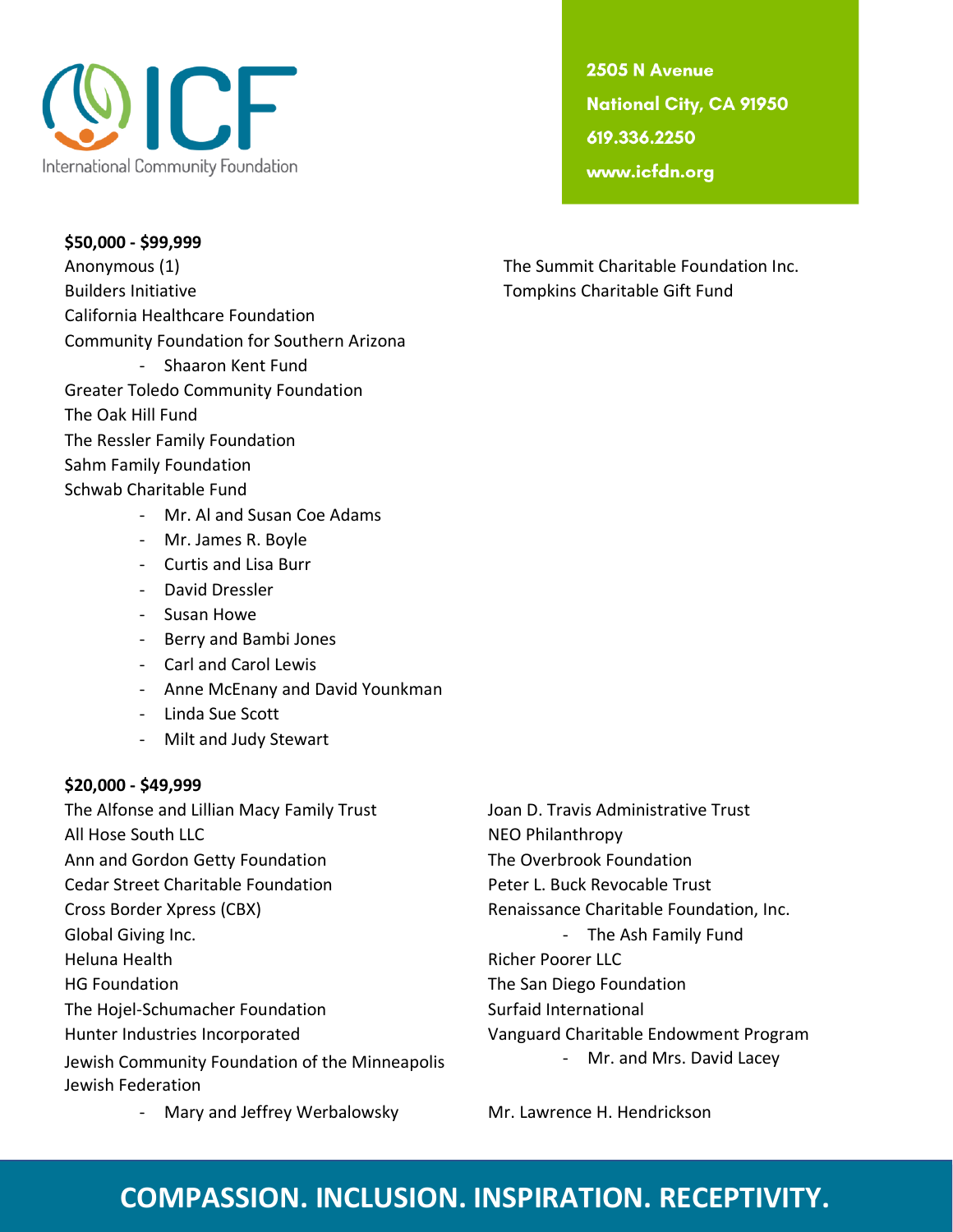

Anthony and Linda Kinninger Michael Krichman and Carmen Cuenca Ms. Donna D. Manning Peter McILroy II and Pamela McILroy Mr. and Mrs. Charles and Kathyrn L. Mitchell Ruth Roberts Suzanne Simmons and Gordon Godfrey Mr. David Wick

#### **\$10,000 - \$19,999**

Anonymous (5) Planned Parenthood Pacific Southwest 4 Walls International Union Bank Foundation AG/Trust Dept The Anjulicia Foundation Mr. Michael Bereziuk Ariel Gordon Jewelry **Ariel Gordon Jewelry Jene Buckner** The Benevity Community Impact Fund Anne Conley Discovery Land Company Foundation Gordon and Dona Crawford Dr. Bronner's Family Foundation **Mauricio and Maria da Silva** Mauricio and Maria da Silva Ford Foundation Matching Gift Program Ms. Linda C. Easler Gulf Coast Community Foundation The Mill Gladstone March Conservation Fund Ursula Heise PGF Investments Corporation and Ms. Judith A. Peterson

#### **\$5,000 - \$9,999**

Education Testing Service - ETS Cares The Oregon Community Foundation Hispanics in Philanthropy The Community Foundation Topeka Community Foundation Jewish Communal Fund **All According to the Contract Contract Contract Contract Contract Contract Contract Control** JF Maddox Foundation **Tulsa Community Foundation** PGF Family Corp **Michele Arthur** Roberts & Holland LLP Guillermo Beade T.R. Paul Family Foundation Mauricio Benavides

2505 N Avenue **National City, CA 91950** 619.336.2250 www.icfdn.org

Anonymous (2) The Emquies Family Support Foundation Ayco Charitable Foundation The Greater Kansas City Community Foundation Bridge Communications and Ms. Ted Higgins and Ms. Ted Higgins Cameron Foundation The Lawrence Welk Family Foundation - Mrs. Hannah Skvarla **Tropical Aquaculture Products, Inc.** Little House Confections **Accord Participate 1** Mr. James Bender and Ms. Kristin Bend OneKid OneWorld United Way of San Luis Obispo County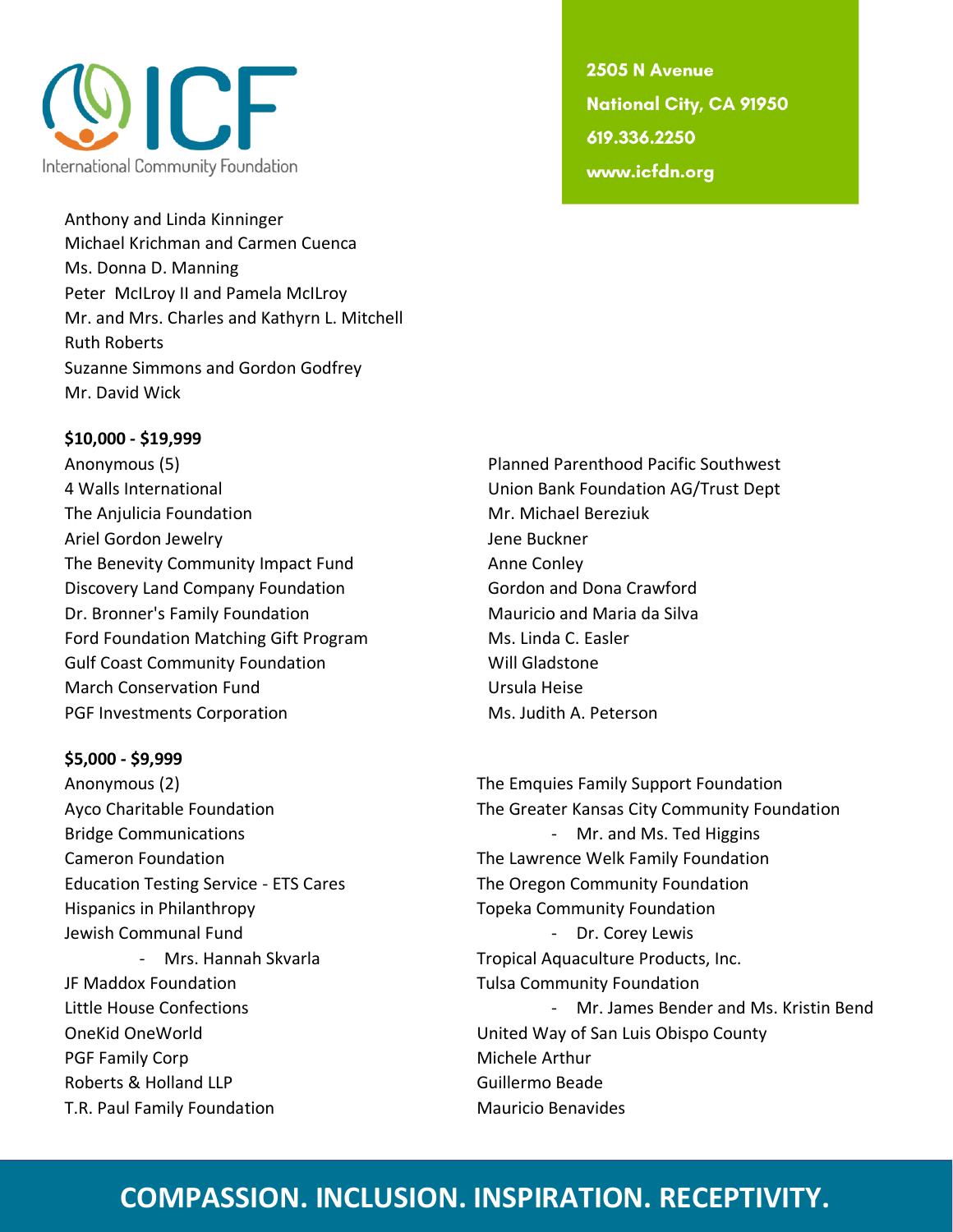

Justin Bieber **Hosh Ibrahim** Peter Buck Lee Irons Ms. Patricia C. Duckett Julie Mehretu David E. Dugger Robert Offer Susan M. Frazar **Music Albert Mrs. Mimi Saltzman** Mr. James C. Gries **Josh Sigman** Elizabeth Hastorf

**\$1,000 - \$4,999** Anonymous (15) The Philanthropic Fund Alan B. Harper Grandchildren's Trust Phyllis and Irving Smith Foundation Ameriprise Financial **The Pittsburgh Foundation** Bright Funds Foundation **Price Philanthropies** Price Philanthropies

The Catholic Foundation Diocese of Rockford Ronald & Jane Olson Foundation Compadres Importing, LLC Company San Diego Gas & Electric Company The Denver Foundation The Summit Foundation Equifax Inc. The U.S. Charitable Gift Trust Foundation for Creativity in Dispute Resolution U.S. State Department Gray Family Trust No. 2012 19:30 Network Welch & Forbes, LLC GVNG.org **GVNG.org Worldwide Small Change Foundation, Inc.** Higgins Hopkins McLain & Roswell Bertha Aldrete Jewish Community Foundation of Greater Kansas City Thatcher Alexander Kovler Family Foundation and Ambrose James Ambrose Marin Community Foundation **Cesar Amescua** The Mora Guerrero Trust **Paul Anderson** Morgan Stanley **Eleanor Andrews** Morgan Stanley Gift Fund **Constanting Constanting Constanting Constanting Constanting Constanting Constanting Constanting Constanting Constanting Constanting Constanting Constanting Constanting Constanting Constanting Cons** - Paul Levitt **Jacqueline Balderson** Nate Berkus Entertainment Nate Bauer National Philanthropic Trust Lainie Becky Network For Good Network For Good Network For Good

2505 N Avenue **National City, CA 91950** 619.336.2250 www.icfdn.org

Ms. Cathe Burnham George R. and Susan N. Krouse Lake Campbell **Example 2** and Mr. and Mrs. Bill and Michelle Lerach Ryan Casey **Patricia and Michael McDonnell** Patricia and Michael McDonnell Mr. Dennis Geist Christine M. and R. Duane Satterfield

The Burnham Foundation Ravenwood United Methodist Church California Community Foundation The Research Foundation for the State University of New York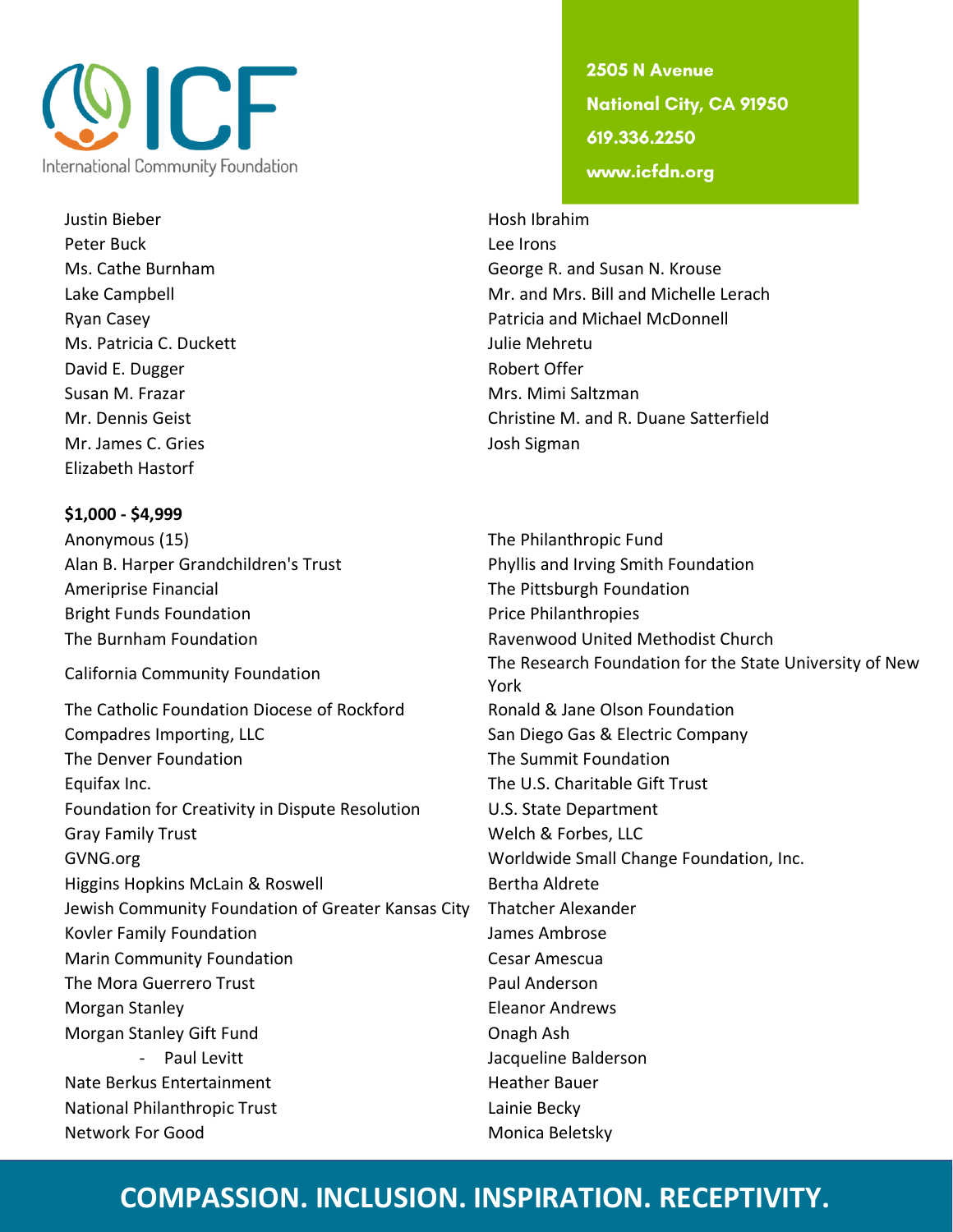

Vanessa Benavides **Arthur Davidson** Arthur Davidson Ms. Audrey D. Benedict Carmen Delgadillo Cheryl H. Benware **Bayley Diamond** James Bernau Daniel Diepenhorst Melissa Bielat Eduardo F. Diez Mike Block **Dan Dion** Kelly Bolstad **Alexandra Draime** Scott Bosch **Ellen** Edgar Gregory Broughton Carole A. Ergas Kristina Browngardt **Fr. Thomas Elewaut** Marjolein Brugman Marina Escandon Sabine Brunckhorst Guy Evans Pamela Bumann Joan and Bill Ewbank Ma Fernanda Cadena Ortiz Manus de Mauricio Ferragut Ginni Callahan Georgia Fisher Elizabeth Callard **Nancy Fitzmorris** Nancy Fitzmorris Aimee Calvert **Barbara Frank** Nick Camp **Kirsten and Rick Friedman** David Carpenter **Ricky Garrett** Terry and Susan Casey **Joel Gayford** Estela Flores Casique **Access External Estela Flores Casique** Jacopo Gobbato William Chadwick **Virginia Gollery** Virginia Gollery Rome Chelsi **Mary Susanne Goodwin** Francisco Chevez Joe Graham Susan and Ken Churchill Brunson Green Kate Cialdea **Pamela Guzman** Mark Clapp Mark Clapp Mark Clapp Ms. Karen Haley Gary Coleman Chris Hamer Catharine Cooper **Margot B. Hampleman** Arelis Cuyan-Villanueva<br>
Chelsea Handler Dan Damyanovich **Janice & Jerry Hawthorne** Norman and Rickie Daniels **Ann Hazard** Ann Hazard Julie Darmody **Alastair Hellmuyh** 

2505 N Avenue **National City, CA 91950** 619.336.2250 www.icfdn.org

Gail Bosch **Henry Grayson and Linda Drexel** Kim Boyd Mr. Paul Eichen and Ms. Susan Flieder Caryl Cantrell **Cantrell** Cantrell Mr. and Mrs. Gustavo de la Fuente Therese Collins **Ms. Cheryl Hammond and Mr. Morgan Scudi**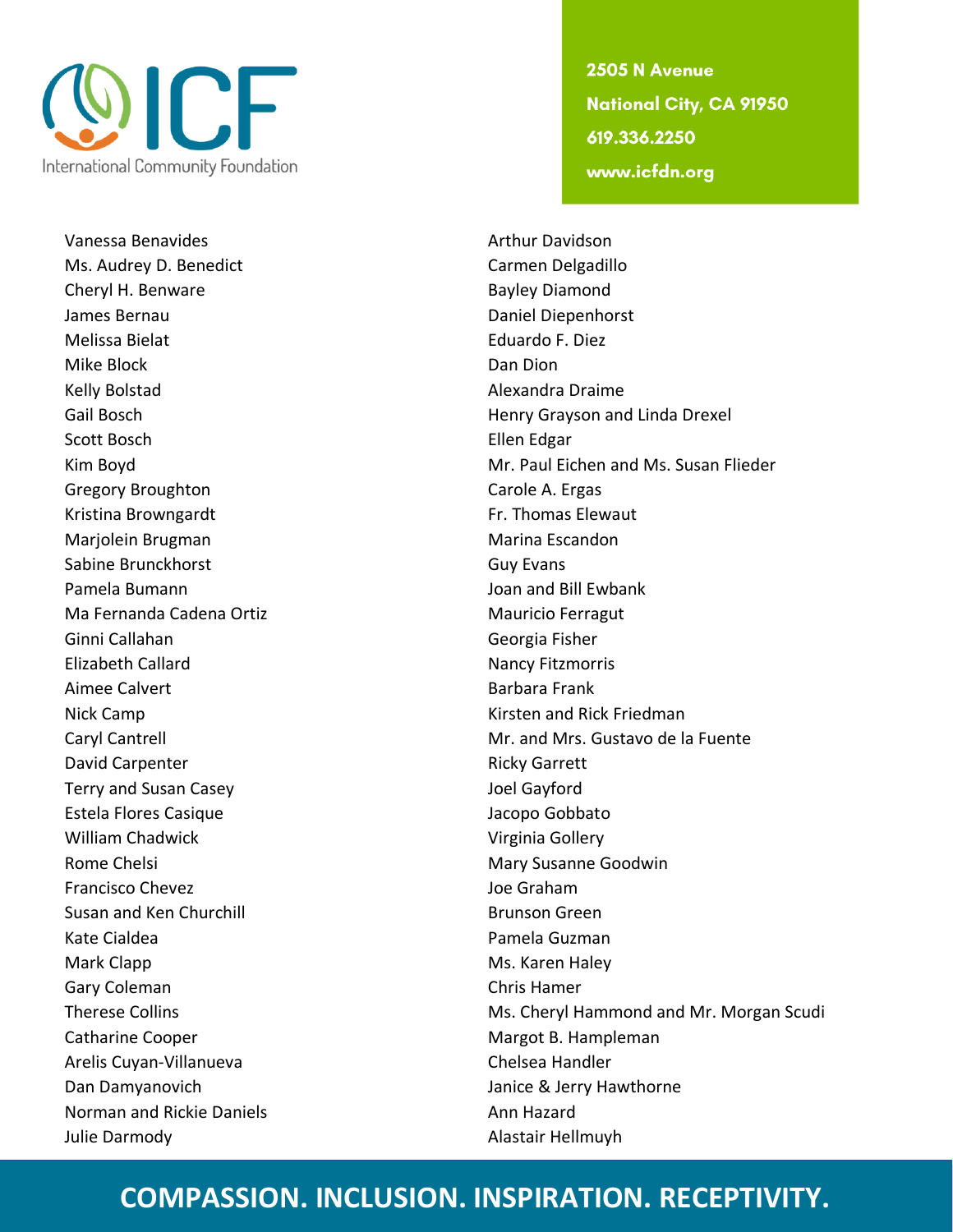

Courtney B. Higgins and Nathan M. Dyke Judy McCloskey David B. Higgins **Lynn McILroy** Shirley Hill Joseph Melton Diana Hollingshead **Mr.** and Mrs. Craig and Jackie Meyer Kevin Hollingsworth **Connie Mical** Leigh Holmes **Maria Maria Middaugh Assaraf** Megan Hurtuk Elena Maria Chiara Milanesi Hernán Ibanez **Dawn Dawn Milbut** Elisa Jaime Sofie Möhrle Estrella Jalisco Donald and Penelope Monmonier Bela Jankovich De Jeszenice **Ivana Moreno-Valle** Chloe Johnson Chuck Murphy Alfred & Sally Jones **Mrs. Cheryl V. Myers** Mrs. Cheryl V. Myers Rex Jones Gail and Jim Norman Company of the Gail and Jim Norman Company of the Gail and Jim Norman Company of the Gail and Jim Norman Company of the Gail and Jim Norman Company of the Gail and Jim Norman Company of the Ga Sajit Joseph **Rebecca Norris Rebecca Norris** Emily Kahn Bart O' Brien Mr. Bernard R. Kalscheuer and Mrs. Ellen Covairt Debra O'Connell Teresa Karvelis-Senn Conrad O' Heron-Smith Jacqueline Kennedy William O 'Callaghan Janna Kinkade Macy Olivas and Macy Olivas and Macy Olivas and Macy Olivas and Macy Olivas and Macy Olivas and M Mr. and Mrs. Anthony and Linda Kinninger Linda Orozco Chris Kirkley **A. Ortega** Roberto A. Ortega Anita Ko **Rebecca Otto** Jennifer Konner National Basic Communication of the Deborah Parrish Liberty Krieger Mr. and Mrs. Atul Patel Layla Lebesque **Mauricio and Maria Jose Pedroza** Mauricio and Maria Jose Pedroza Laura Levy Neibart Museum and Mr. Allan Peterson Dale Lingscheit **Dale Lingscheit** Jean-Marc Ponchet Madeleine Lowenthal Mr. David Puckett Nikolai Madland Shorter Liz Ramirez Lynda Malone Ismael Reyes Retana Felipe Andres and Ana Gabriela Manriquez Joseph and Esther A. Ripa Ashlee Margolis **Tom Romanello** Nancy Markert **Dani Rudd** Dani Rudd Leticia Martinez Hermosillo and Shah Khosraviani Michael Rupe Marina McBratney Mr. Henry H. Rushing

2505 N Avenue **National City, CA 91950** 619.336.2250 www.icfdn.org

John Huff **Mrs. Alejandra Mier y Terán and Mr. Simon Somohano** Mrs. Alejandra Mier y Terán and Mr. Simon Somohano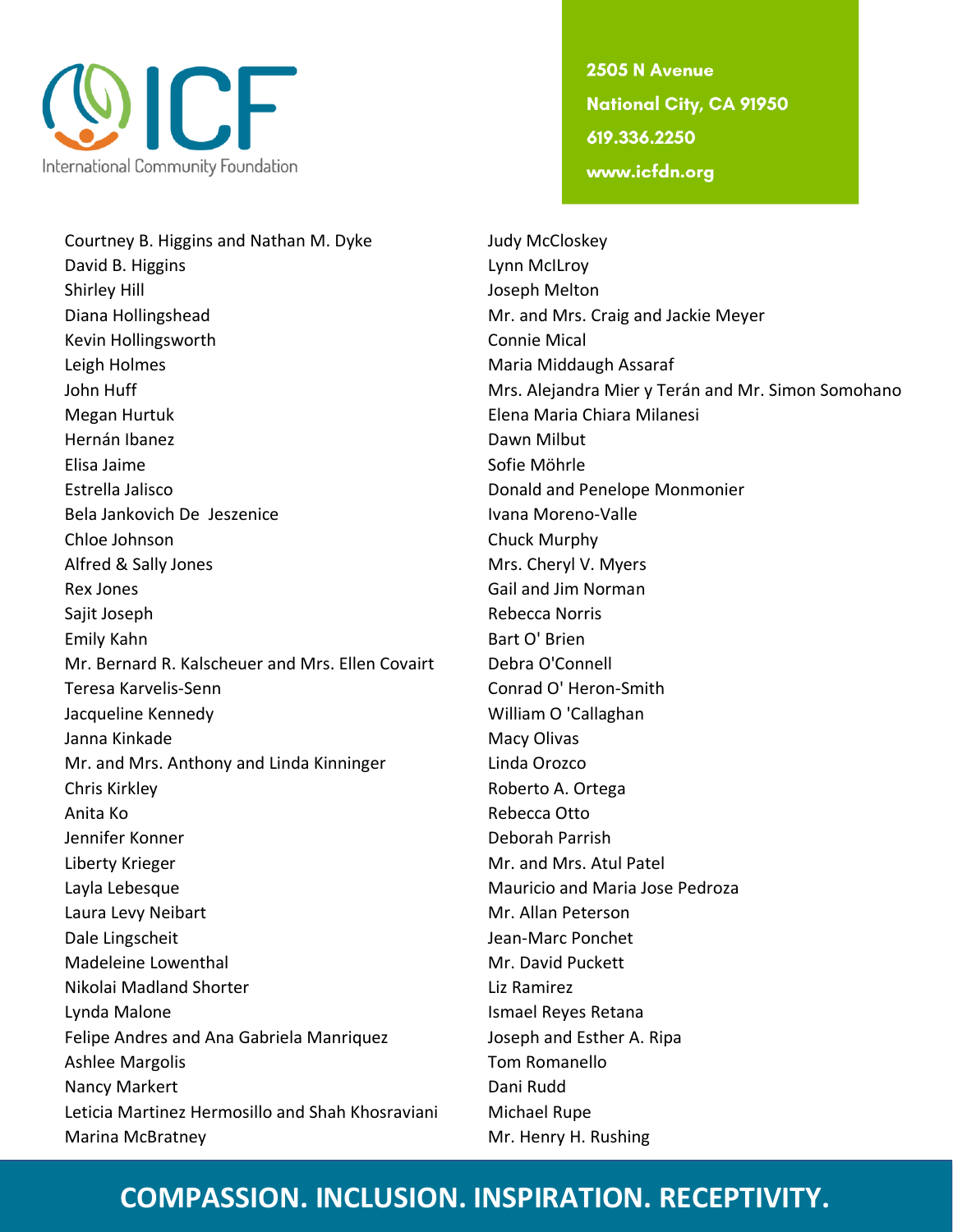

Gillian Rutter Courtney Torres Niki Salter Corine Trujillo Mr. Darrel Schoeling and Turner Janet Turner Linda Sue Scott John Tyler Marc-Andre Seguin and The University of the University of Tennifer Vallez Harry Sheftali Ms. Lucila Vargas Jae Sherwood Todd Vaziri Roy Shlemon **Now Shlemon Julie Veenstra** Malcolm and Mary Shroyer Nina Vérité-Taulet Nancy Simpson **Peter Vogt** Chris Dawn Smith Barbara Wall Ken Smith John Wallen Susan M. Smith **Linda Walters** Jose Solaun Caroline Walther-Meade Elizabeth Sparks **Kathleen M. Warnert** Kathleen M. Warnert Holly Straub Matt Warshauer Nazir Sunderji **Nazir Sunderji** Cathryn Williams Jackie T Kennedy **Kent Williams** Naila Taryam Willy Wong Tony Thomas Sheryl Woolsey Marla Toplitzky Jonathan Zeitler

#### **\$500 - \$999**

Anonymous (9) **Patricia Adams** Baton Rouge Area Foundation **Pamela Alonso** Calvary Baptist Church of Newark Margaret Anderson Facebook Inc. Dick Archer Harold & Joan Fienbloom Family Foundation Suzanne Arnold **IREX** Brian Arrington Judith's Reading Room Claire Bailey Kimball Electronics Group, LLC Daniel J. Baldini The Seattle Foundation The Seattle Foundation Silk and Sonder, Inc. The Contract of the William X. Batista Skidmore United Methodist Church **Lisa Bell** TIAA Charitable Maria Birdsall Mr. Eduardo Acosta **Mr. Gary B. Blum** 

2505 N Avenue **National City, CA 91950** 619.336.2250 www.icfdn.org

Deanna Smith **Mr.** and Mrs. John L. Wallace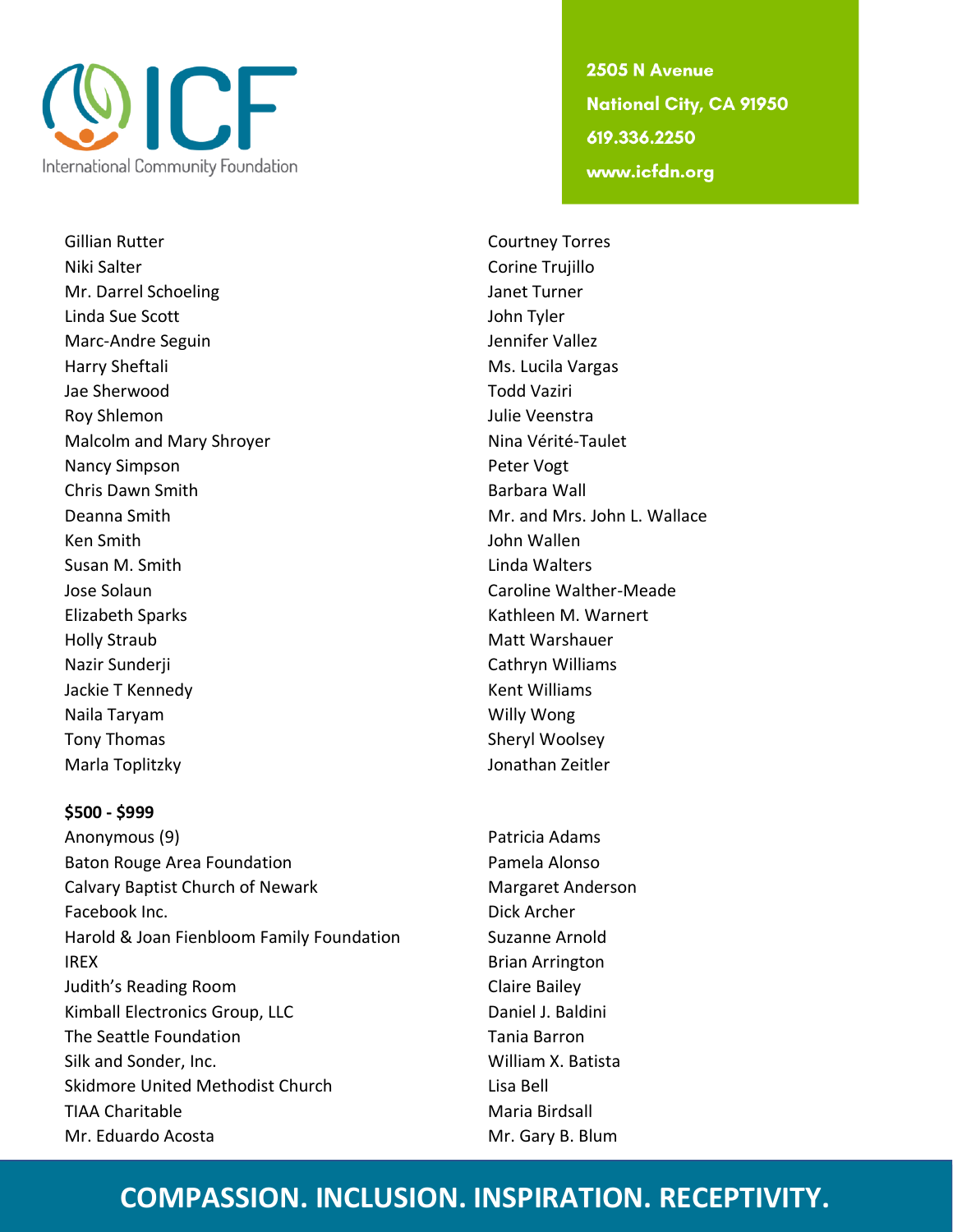

Michael Bradshaw Todd Glanzer Paul Bunn Marilyn E. Goldfeather Mark Burks **Mark Burks** Lisa Goodman James Callard **Jorge Goytortua** Howard Cao **Harlan Greene** Jeffrey Cellini Sarah Hansel Hilary Chapman Gretchen A. Heinrichs David Charney Lynn Henderson Robert Clack Terry Hollister Donald Clark Christie Hurta Mr. and Mrs. William H. Clark Melanie Ingalls Adam Cooper **Russ Izzo** Russ Izzo Tarnowka Corinne **Marilyn Jacques** Marilyn Jacques Roger & Claudia Coyle **Charles James** Charles James John C. Crabbe Bonnie Johnston Benjamin Cudd **Jacqueline Katz** Karen Cuenin National Steve Kawaratani Roberto De La Barrera **Autumn Kelly** Roberto De La Barrera Kathleen Dickinson Nancy Kinninger Donna Dolinar Daria Knowles Brian Durnian Sarah Koch (Sarah Koch Daniel Dwyer Cynthia and Daniel Robert Kronemyer Mrs. Carol J. Dyer **Mr. and Ms. Dave L. Lamb** Ms. Kathleen Ecker and Mr. John Mackie Jay Laudato Marla Edwards **Dawn Lawson** Roseanne Elliott **Angela Lazalde** Amy Ezquerro **Tracy Lecroy** Mary Jo Evans Mary Lennon Mary Lennon Sydney Feeney Nathleen Lenz Charles L. Felsenthal **Im Lewis** Jim Lewis Mr. and Ms. John D. Foster **Richard Lindner** Richard Lindner Lynda Malone **Kathleen Lynch** Kathleen Lynch Robert W. Gagliardi Charles F. MacCormack Michelle Gaines **Announce Announce** Ann Margerison Mr. Timmothy Galli Kathleen N. Massey Mr. Paul Ganster **Elaine Allen McReynolds** 

2505 N Avenue **National City, CA 91950** 619.336.2250 www.icfdn.org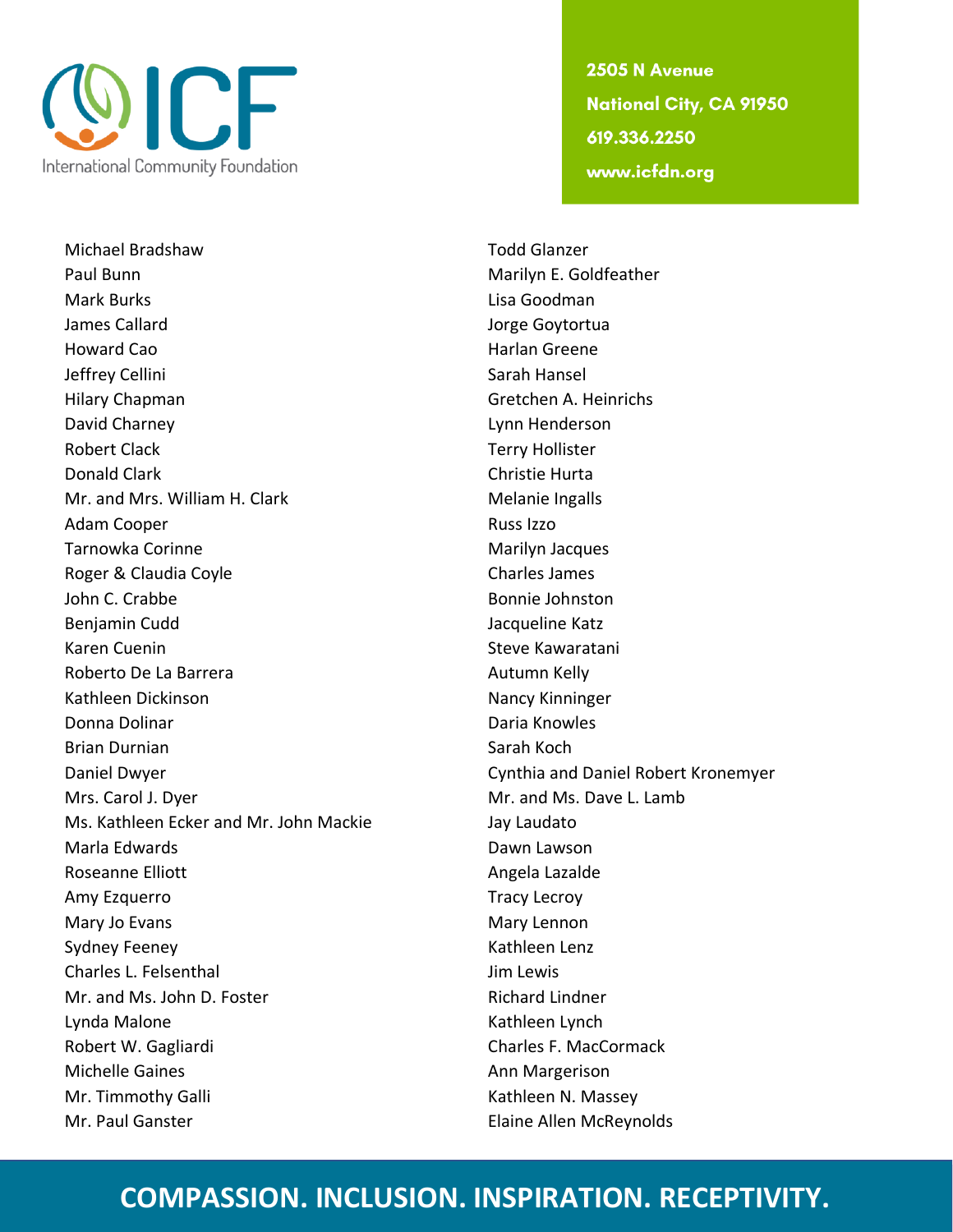

Luis Miguel Mejia Mark Smith Mr. and Mrs. Lewis and Emma Merrifield Susan Sogard Charlie Mills Gabriela Sommerfeld Scooter Mitchell Seraina Stadelmann Jill Mollenhauer John Staley Sarah Moritz Colleen Suche John Morton National Communication of the Kirk Sundby Mr. and Ms. Michael Mosley **Janelle Tillman** Lynn Moyle **Adele Tucker** Adele Tucker Thomas Mulroy Lurline Twist William Nation **Victor** Controllering School and Dorp Jeroen Van Dorp Sherri R. Nei Gustavo Venegas Donna Noce **Zach Victor Zach Victor** Daniel O'Connell **Mr. Tom Viola** Tracy Parrish Ms. Betsy H. Walters Stephen Pate Lester Washburn Lauren Perotti **Mr. and Mrs. Ron and Gail Waters** Maria, Jarrett & Kayla Pope Lisa Welsch Ann Rader **Matter and Ann Rader** Ms. Barbara B. West Ms. Elizabeth Ramirez RB Westbrook Candy Real **Candy Real** Judy Wheatley Jim Rieder Beth Whitaker Vincent J. Robinson Chase Whiteside Mr. and Mrs. Matt and Andrea Rogers Christopher Wilson Gerald Ronayne **Douglas Wilson** Cassandra Sampson Dr. Emily Young and Mr. Serge L. Dedina Greg Schredder **Rakan A. Zahawi** Oscar Sepulveda/Rosales Catalina Zapata Marion M. Smith Marcia Ziffren

**\$100 - \$499** Anonymous (85) Clark Construction Group Association of California School Administrators - Region 13 California Native Plant Society **Electronic Arts** Casa Antigua **MUFG Union Bank, N.A.** 

2505 N Avenue **National City, CA 91950** 619.336.2250 www.icfdn.org

Ecolab Community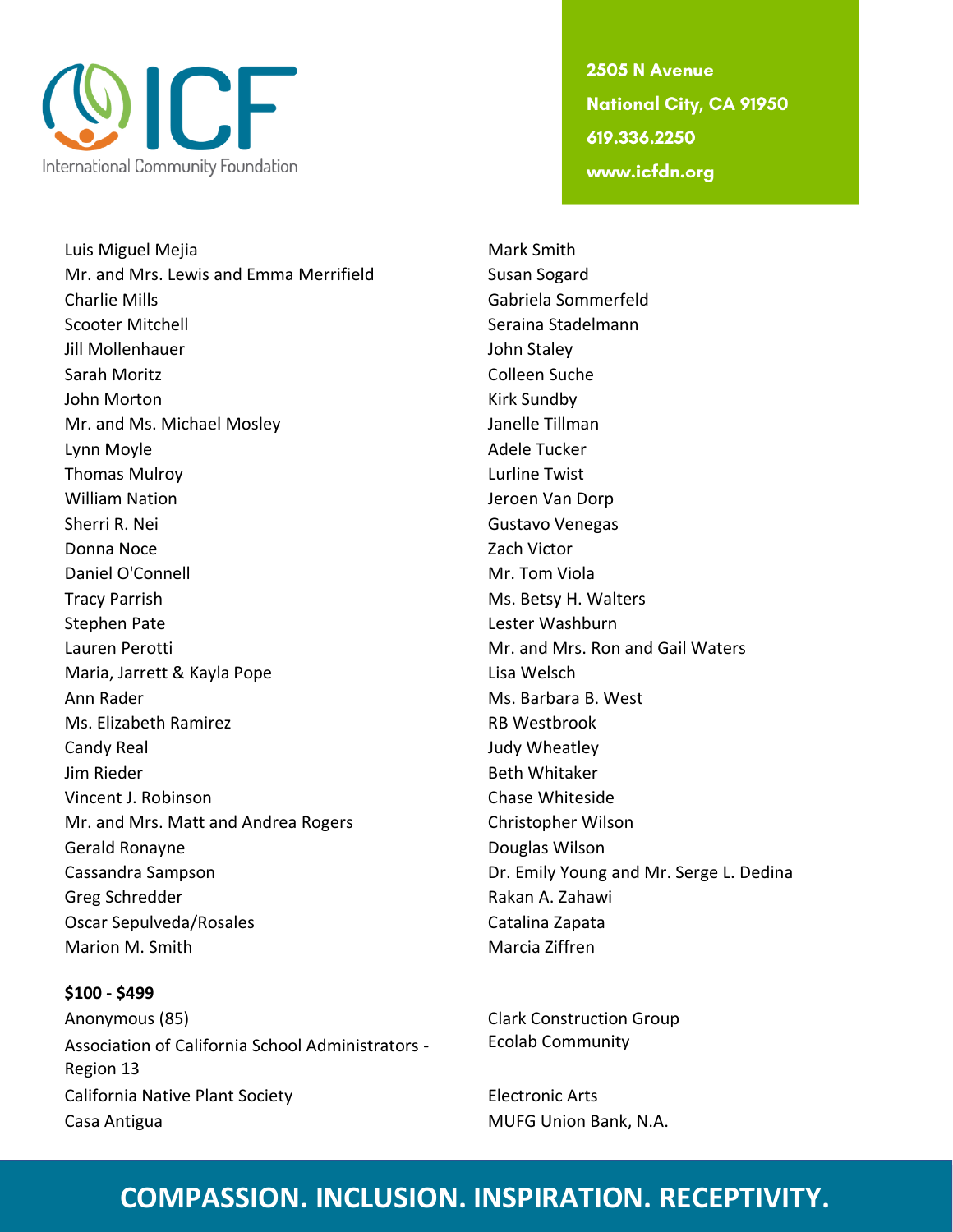

Paypal Charitable Giving Fund Roy Averill-Murray Phenomenal LLC **Sally W. and Robert G. Ayres** Sally W. and Robert G. Ayres TD Ameritrade Clearing Brian Backus U.K. Online Giving Foundation Management Manfred Baetscher Union Bank Carol Bailey WaterStone Julie Bailit Deborah Abrahamson Luong Banh Rebekah Abrams Eleonora Barbaccia Imelda Aceves-Romero **Mr.** and Mrs. George Barcos Debra Addeo Kathryn Barcos Athena Agassi **Heidi Barker** Heidi Barker Marissa Aguiniga **Roy Barr** Roy Barr Paloma Aguirre **Carol Bartell** Ryan Albright William Baxter Carolyn Alley **Mr.** and Mrs. Lee R. Beach Jackie Allison **Ms. Marcia Beachy** Ricardo Anawate **Don Bear** Kate Anderson **Peter Beaupre** Simon Andrews **David Beck** David Beck Irina Angelescu **No. 2018** Robert S. & Valerie Beck Trudi Angell Abigail Beckel Charlene Angelo **Wouter Beekman** Eduardo Anguiano **Beth Behrs** Beatriz Applegate Silvia Benedetti Margaret Aquin **Krista Berry Ortega** Mariana Arguero **Matteo Bertoni** Marilyn Armstrong **Peter Biagetti** Ruth Arnett-Jordan and John Biechler Neeraj Arora **Neeraj Arora Elizabeth Elizabeth Steve Birdsall** Sylvia Aroth **Don Black** Maria Arreola **Jelena Bloch** Andres Giraldo Arriola **Ms. Trish Boaz** Maria Fernanda Giraldo Arriola **Bruce Bodenhofer** Bruce Bodenhofer Natisha Asbell Giulia Boldrin William Ashton Charles Bonfanti Arnie Austin-Agnew Michael Boom

2505 N Avenue **National City, CA 91950** 619.336.2250 www.icfdn.org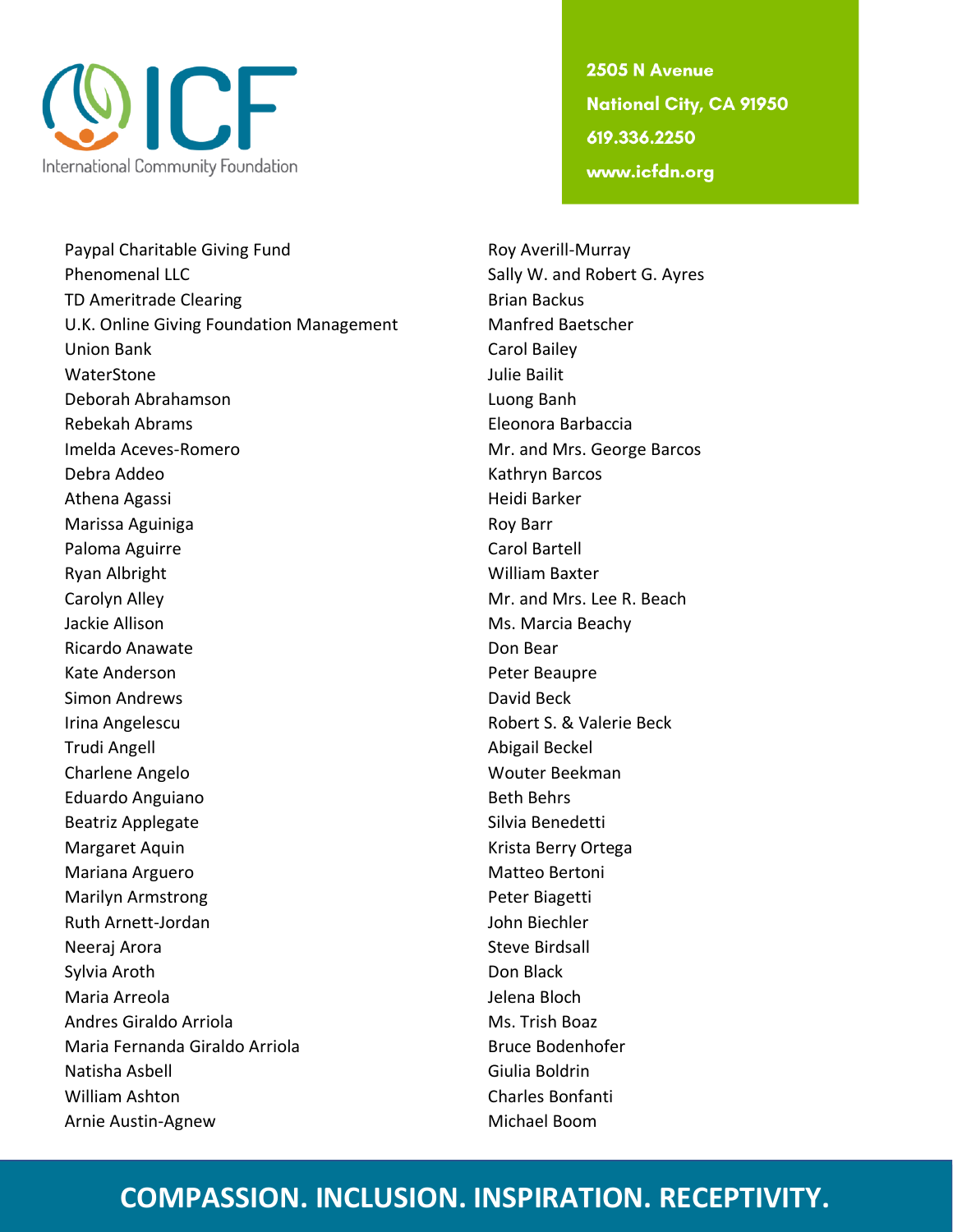

Caitlin Boos and Greg Bogan A. Charles Catania Andy Boretto **Bruce Catter** Alejandro Borges Sanchez Maureen Cavaiola Holly Borowski **Regina Cerda** Amanda Botfeld **Tom Chalmers** Liz Bracken Katherine Chapman Katherine Chapman Solana Bradbury **Jay Cherner** Jay Cherner Alan Brandenburger **David Chittenden** Eliza Brennan and Bryan Goldfinger Marcella Ciacci Sarah Brennan **Diana Cisneros** Roger Brindle Mark Clixby Susan Britting **Liane Collins** Felicia Brooks **Genevieve Conaty** David Brower Nargaret Conkey Jodi Brufsky **Robert Connell** Judith Buckley **Samuel Connor** David Buesch **Elisa Continental David Buesch** Elisa Continental Buesch Laura Bundy Michael Cook Kathy Bunney **Clare Coppel** Kyle Burdges Taylor Coppola Hass Terry Burnham **Elizabeth Corrow** Josh Burningham **Richard Coulter** Richard Coulter Carolina Bustamante **Patrick Craib** Vickie Butler **Frank Criscenti** Diane and Robert Byron New York Charles Karren and Thomas Crouch Paul Cahill **Margaret A. Crouch** Joan Cameron **Adriana Cuenca Carrara** Adriana Cuenca Carrara Don Campbell **Anthony Cullen** Susan Campbell **Mark** Cunningham Juliana S. Campos **Mike & Cathy Curry** Elizabeth Canon Julie Dandurand Kenneth R. Caplin **Announce Announce** Ann Darlington Omar Cardenas Elizabeth Daskarolis Jeffrey Carlson John Dauer Austin Carr **Lorena David Austin Carr Lorena David** Aaron Carrey No. 2006 - 2007 - 2010 Milliam David

2505 N Avenue **National City, CA 91950** 619.336.2250 www.icfdn.org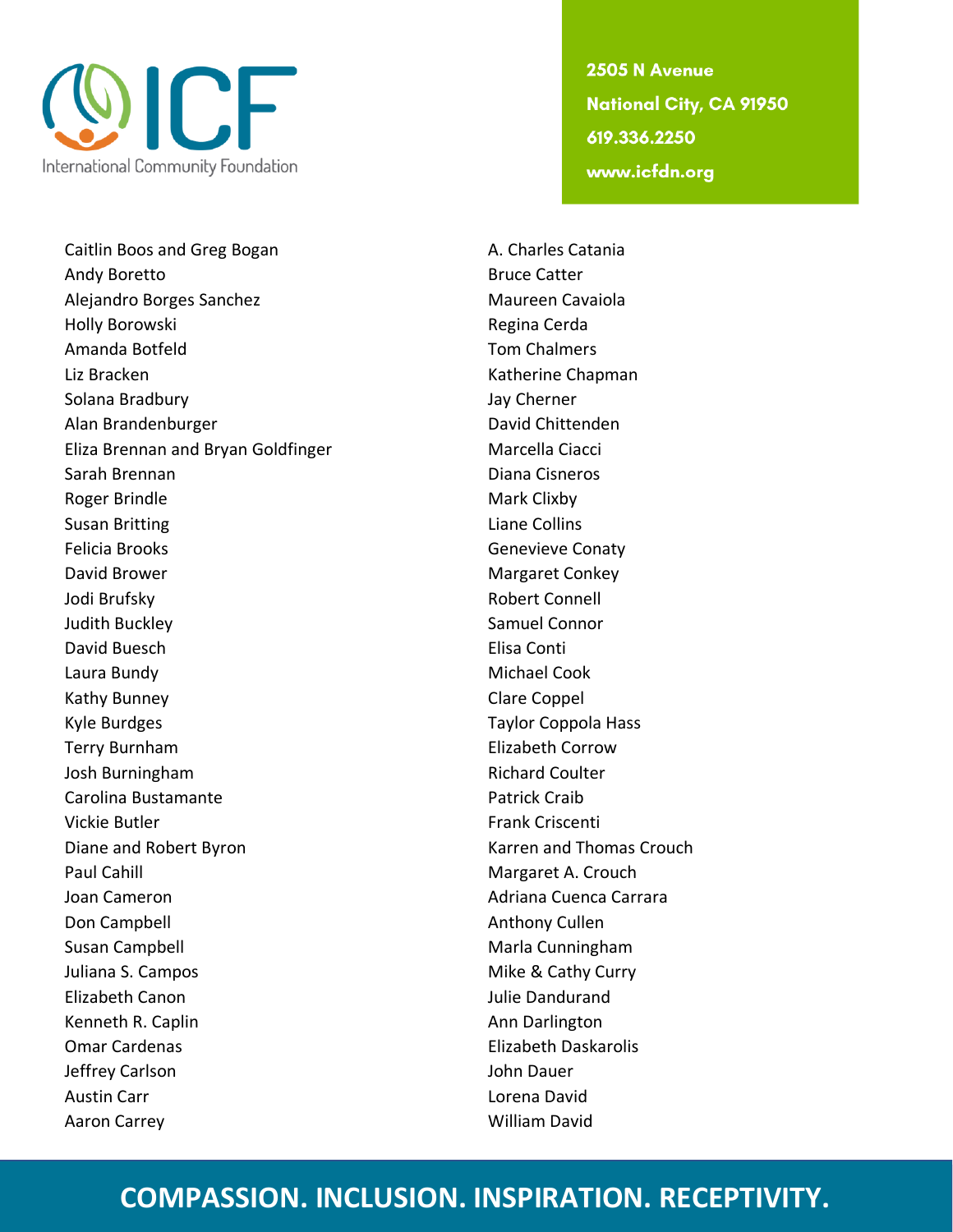

Peter Davison **Robyn and Leon Dychter** Robyn and Leon Dychter Chris Day Wynell Eakle Paul Dayton **Dayton** Jennifer Eastwood Pietro De Biase Damasceno Dias Lauren Ebersol Isabel Delgado **Anne Edwards** Lourdes Delimitros **Peter Eggers** Martin and Clare Sedlock Demagistris Mellissa Einspenner Maria Denzin Claudia Elliott Chip Derrick Gary Emert Morgan Des Groseillers Michael Engelking Patricia Deuster **Executed Executes** Eric Engler Mitchell Dexter **Expansion Controller Expansion** Erin Esparza Meag Diamond William Etheredge Maria Diaz-Torres **Maria Diaz-Torres** John Evans II Alicia Diaz Lucinda Everett Jose Diaz Ben Fabens-Lassen Marcos Diaz **Marcos Diaz** Ms. Judy H. Fair-Spaulding Tricia Diaz **Ardice Faoro Ardice Faoro** Jim Dierker Lynn Feder Katie Diggins **Hannah Feldman** Zack Disinger and Table 1 and Table 1 and Table 1 and Table 1 and Table 1 and Table 1 and Table 1 and Table 1 and Table 1 and Table 1 and Table 1 and Table 1 and Table 1 and Table 1 and Table 1 and Table 1 and Table 1 and Brenda M. Dixon **Taurmini Fentress** Carol Dobbs James Ferguson Rajesh Dodani **Keila Fernandez Domingues** Keila Fernandez Domingues Debbie Dodd Mrs. Cynthia A. Fey Mike Domingue **Voltage Communist Communist Communist Communist Communist Communist Communist Communist Communist Communist Communist Communist Communist Communist Communist Communist Communist Communist Communist Communist** Sarah Donnelly **Susan Fine** Susan Fine Anne Dooley **Liz Fitt** Bertis Downs **Carolyn Fitzsimmons** Carolyn Fitzsimmons Susan Doyle **Mrs.** Jackie Flannigan Deena Drewes ShuLei Flippen David Dries Christophe Flore Alex Dudik **Sherry Foken** Tom Dudley **George Foote** Jacqueline M. Duffin **Allison Frame** Cynthia Aime Duran Maxwell Freedman

2505 N Avenue **National City, CA 91950** 619.336.2250 www.icfdn.org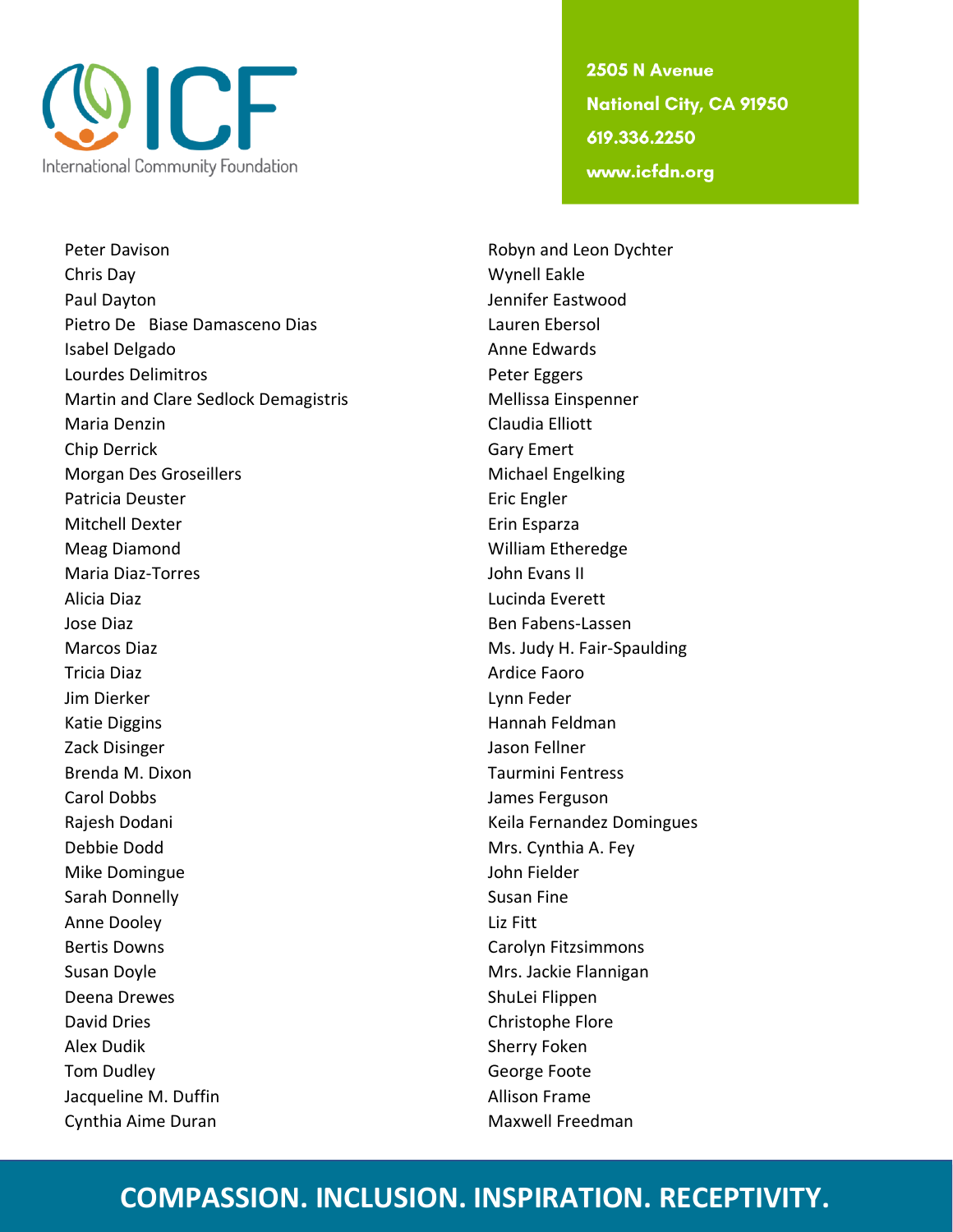

Richard Freeth **International Community** Sullie Gregoric Joseph Friedman Marc Grodner Vickie Frieling and The Contract of the Michele Groseillers Douglas Fudge **Ariela Gross** Ariela Gross Samantha Fuld **David Guthrie** Mary Fullenwider **Stefan Hafeneger** Stefan Hafeneger Marlene Galindo **Kaj Haggman** Laura Galiyeva **Jane Hall** Teresa and Jose O. Galvan Tom Hall Christa Garcia Karen Halloran Marilyn Garcia **Marc Hankin** Marc Hankin Ruthann Garcia **Dan Hanley** Kim Garvin **Sheila Harman** Martha Garza Laird **Tonya Harmon** Michael Gautrey **Rebecca Harrington** Mrs. Michelle Gaylord Carolyn Harris Jane Gehring Catherine Harvell and Catherine Harvell Serena Gerry **Elaine Harvey** Mickey Gibbs Jessica Hasncom Randy Giff **Example 2** Cachary Hatzenbeller Jeff Gilzow Luther Haugan Michael Giovanniello **James Haupt** Henry Gittleer Tannia Hecht Kathleen Goetz **Achim Henke** Achim Henke Jon Gold **Daryn Herman** Connie Goldbach Cristina Hermosillo Olivia Goldhill Monica Hernandez Rochelle Goldin **Pierre Herve** David Goodman Cathy Heser Elisabeth Goodman Charles Hewett Adelle Goodrich **Rick Hickman** Michael F. Gordon Susan Higgins Mr. Ryann Graye Casey Hillyer Zoe Greenspun and and the Cohen Hoffing

2505 N Avenue **National City, CA 91950** 619.336.2250 www.icfdn.org

Judith Fried Mr. and Mrs. Hugh and Jacqueline Grinnell Linda Godin **Mary Alice and Joseph R. Henderson** Mary Alice and Joseph R. Henderson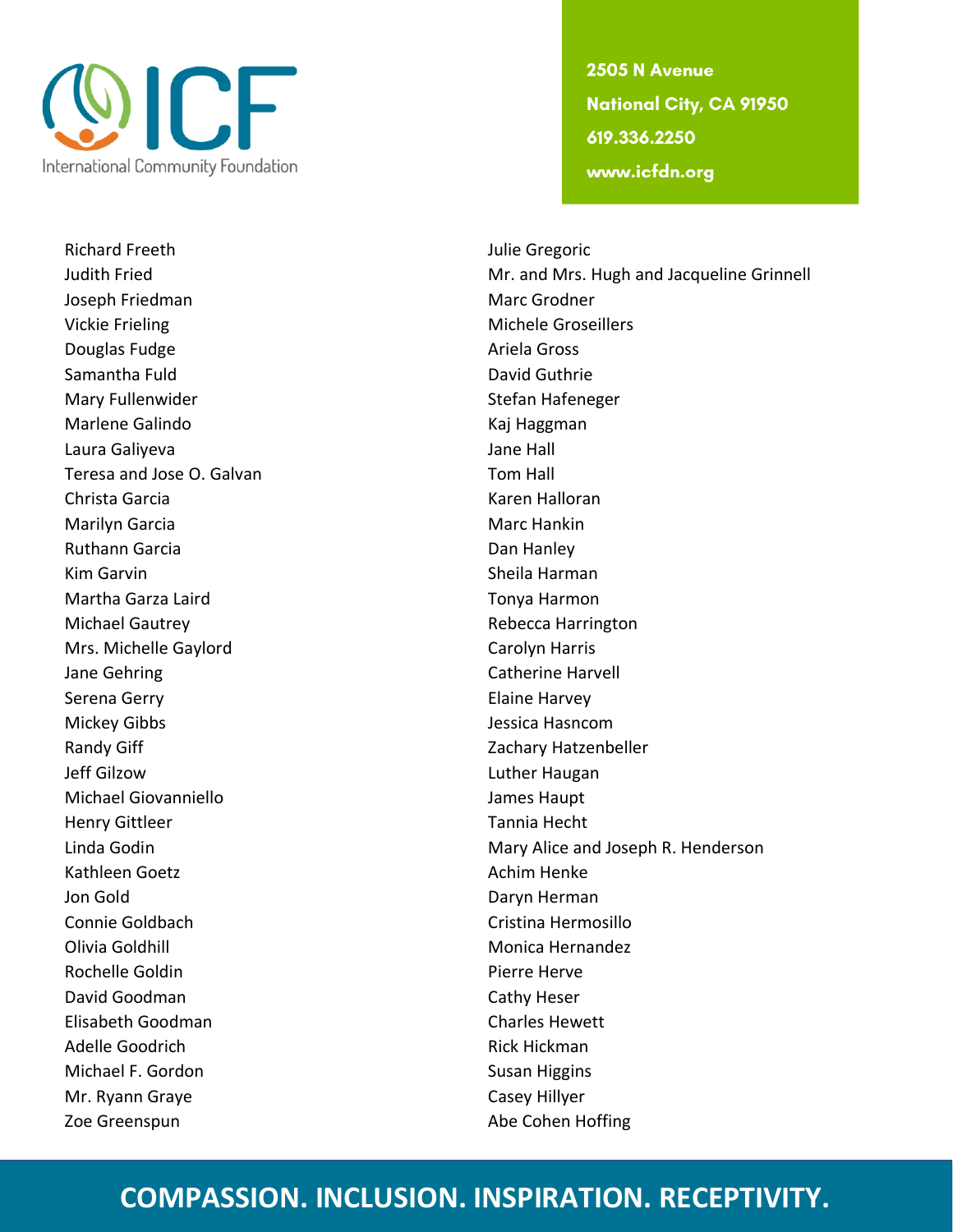

Julia Holladay **Richard Kallet** Michael Holland Yevgeny Kaplun Jason Hollander **Edward Keech** James Holman Bridget Keenan Audrey Holt **Audrey Holt Audrey Holt Audrey Holt Joe Kennedy** Stephanie Holz **Rick Kessler** Rick Kessler Michelle Honig **Anthony Kilaita** Anthony Kilaita Max Horn **Max Horn** Amy Kim **Amy Kim** Sally Horn **Andrea Kingman** Kim Horner Steve Kingsford Smith Chip Houde **Eunice Kirk** Danielle Houser National According Mathy Kirkwood Mark Hufford **Richard and Mónica Kiy** Richard and Mónica Kiy David Humphrys **Dayna Klein** Eugene B. & Mary L. Hutain Robert Knecht Henry Hwang Tina Köhnecke Ryan Ingwersen Claudia Kopkowski Carolina Itsines **Kimberly Kreuzberger** Kimberly Kreuzberger Ven Iyer **David Kronsperger** David Kronsperger Courtney Jackson Wendie Kruthers Richard Jackson **Michael Kuhn** Sheila Jagentenfl Nahrep L'Attitude Stephan Jansen Steven Lafrance Rita Jaynes **Melody Lamontia** Dirk Swanson Jesse Reeder Carlos Landeros Ricardo Jimenez **Claudette Landry** Hyun Ji Jo Susan Latourette Eden Johnson Elaine Lauck Kathryn Johnson Zahyr Lauren Amy Jones **Del R. and Sherri L. Lawin** Kathi Jones **Dean Leavitt** Kay Jones **Roland Lee** Linda Julien Elizabeth Lees Debra Kabrich Warren Leigh Sirisha Kadiyala **Carol Lemky** Carol Lemky

2505 N Avenue **National City, CA 91950** 619.336.2250 www.icfdn.org

Robert M. Hoover **Mr. and Mrs. Robert J. and Maggie E. Kildee**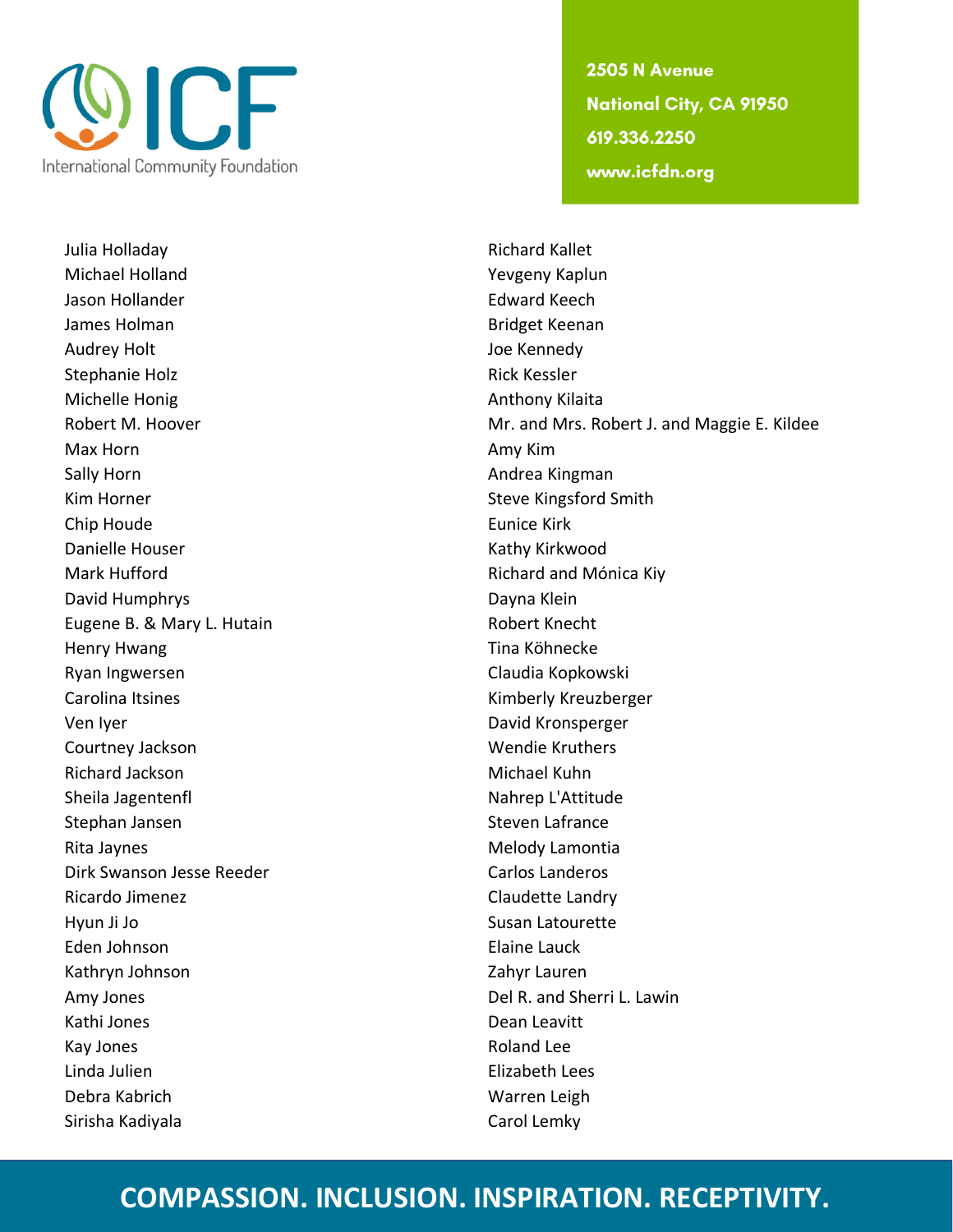

Peter Lepine Marie Maxwell Mary Leroux **Peter J. Mayer** Alejandra Levario Martínez **Jennifer McCloskey** Bonnie Levin William McCormack Cynara Lilly **Don McCoy** Danielle Lipson-Benz Martha McCullough Casie Hynes Little **Casie Hynes Little Don McCurdy** Curtis Lobster Cindy McDonald John Locke **Matthew McDonough** Matthew McDonough Grace Loh Barbara McElravey Keith Lombardo **Brian McEnany** Melody London **Eva Z. McFaul** Jenna Long **April McGee** Cesar Lopez **Meghan McGill** Cesar Lopez **Meghan McGill** Ryan Lopez **Sandra McIntosh** Brenda Loree Margaret McLean Bryan Lourd **Robert McMillan** Charles Louy Jack McQuirk Jill Lubbesmeier **Janet McTague** James Lull Socrates Medina Robert Lundskow David Mehlberg Shawn Lurie **Lesley Melton** Gavin Mackie **Sofia Mendoza Almeyda** Sofia Mendoza Almeyda Ellis Mae Alicia Menendez Paul and Nikki Longan Majkut Dave Merrill Nicole Malakouti Elianna Meyerson Nicholas Mandernach Sarah Michaelson Jose Luis Mariscal Soto Donald Miles Dr. Nancy A. Marlin and Mr. Fred Kolhorst Nina Miles Patricio V. Marquez Christopher Miller Marilyn Martin Nation Communication and Marilyn Miller Carolina Martinez **Thomas Mills** Elida Martinez **Anisa Mohanty** Anisa Mohanty James Masaschi Lynn Moldenhauer Jay Masaschi **Sara Mongoven** Tessa Matthias **Marta Sol Morales Soto** Marta Sol Morales Soto

2505 N Avenue **National City, CA 91950** 619.336.2250 www.icfdn.org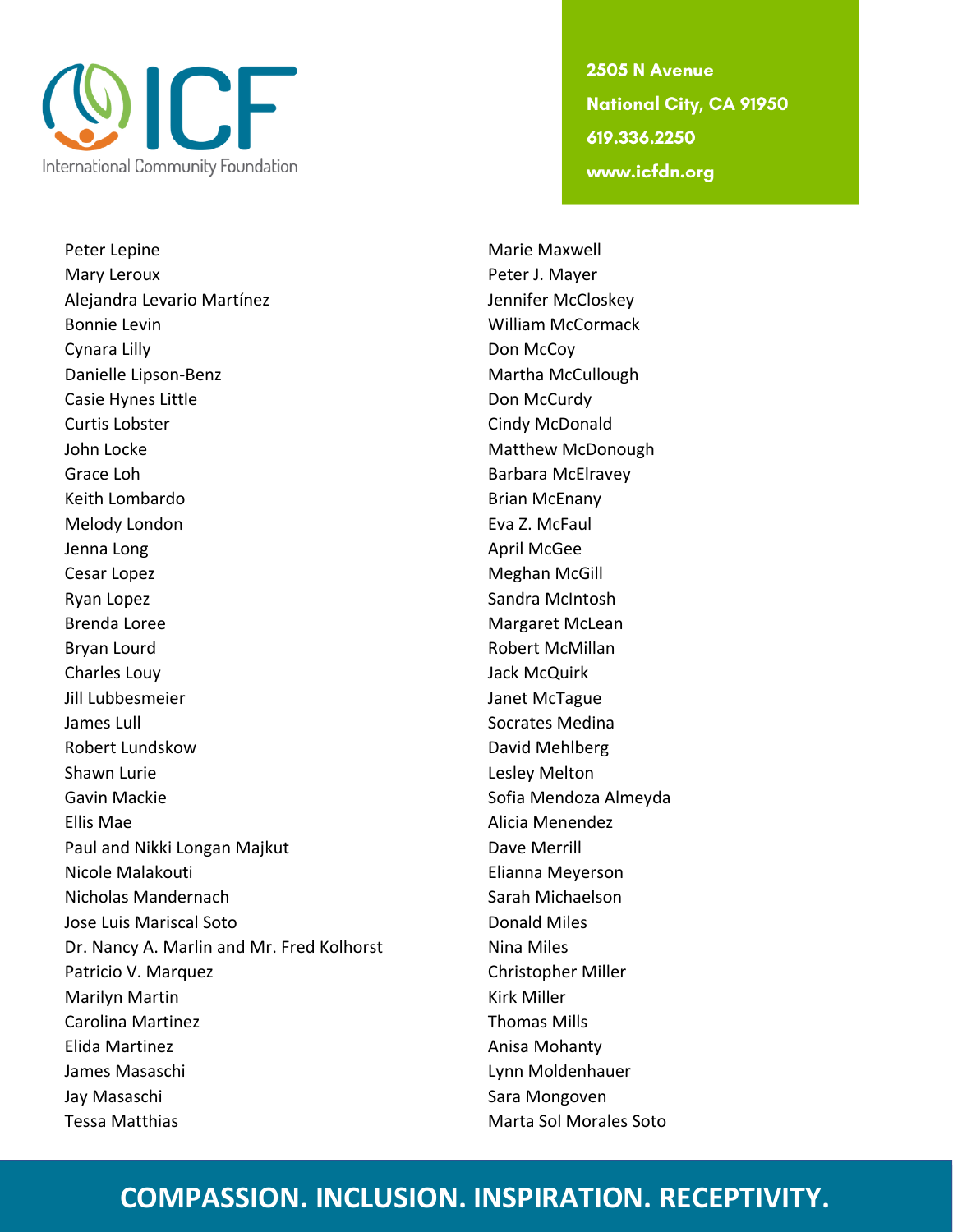

Carl Morehouse **Carl Morehouse** Janelle Palma Maria Camila Moreno Jay Palmatier Mark Morgans Nicolas Papadopoulos Brigitte Morin **Karen Pardy** Rebecca Morr **Evan Parganos Evan Parganos** Blair Morrison Elizabeth Parks Bernardo Mosqueira **James Parrish** Jennifer Motolenich Torres Greig Paterson Deborah Mudd **Anne Patterson** Ron Muijzert **Gary R. and Zoraida J. Payne** Christina Mullin **Denise Pegors** Maeve Murphy **Mathews** Jean Perata Kathy Musial Elizabeth Perez-Chiques Chuck Naab Lawrence Perko Heidi Nariman Veronique Perks Laura Neibart Gloria Peterson Pamela Nelson **Richard Petso** Richard Petso Vanessa Nemetchek (Ferreira) Brian Pfeiffer Kali Neumeister Nicholas Pinter William Newsome **Oktay Piro** Anh Nguyen **Litter and South Annual Annual Community** Lloyd Pittman Fred Nicholas Sarah J. Plummer Stephen Nicholas Elizabeth Poehler Mark Nigge Jade Ponchet Larysa Nitchenko **Dustin Powell** Marie Novicki **Marie Novicki** Rosaleen Power Alex Nuffer Sally Powers Constance Nutt **Constance Nutt John Pramenko** Jay Nutt **Rob Price** Patricia O'Connell Nick Pronsky Griselda Ocampo Pamela Protzel-Scott Janet Ohanesian **Adriana Pulido** Adriana Pulido Ezequiel Olan **Lee Purser** Terra Omni Elisabeth Quam Hendrik Ossmann John Quigley Mr. Cesar Padilla and a state of the United States and Jack Radley

2505 N Avenue **National City, CA 91950** 619.336.2250 www.icfdn.org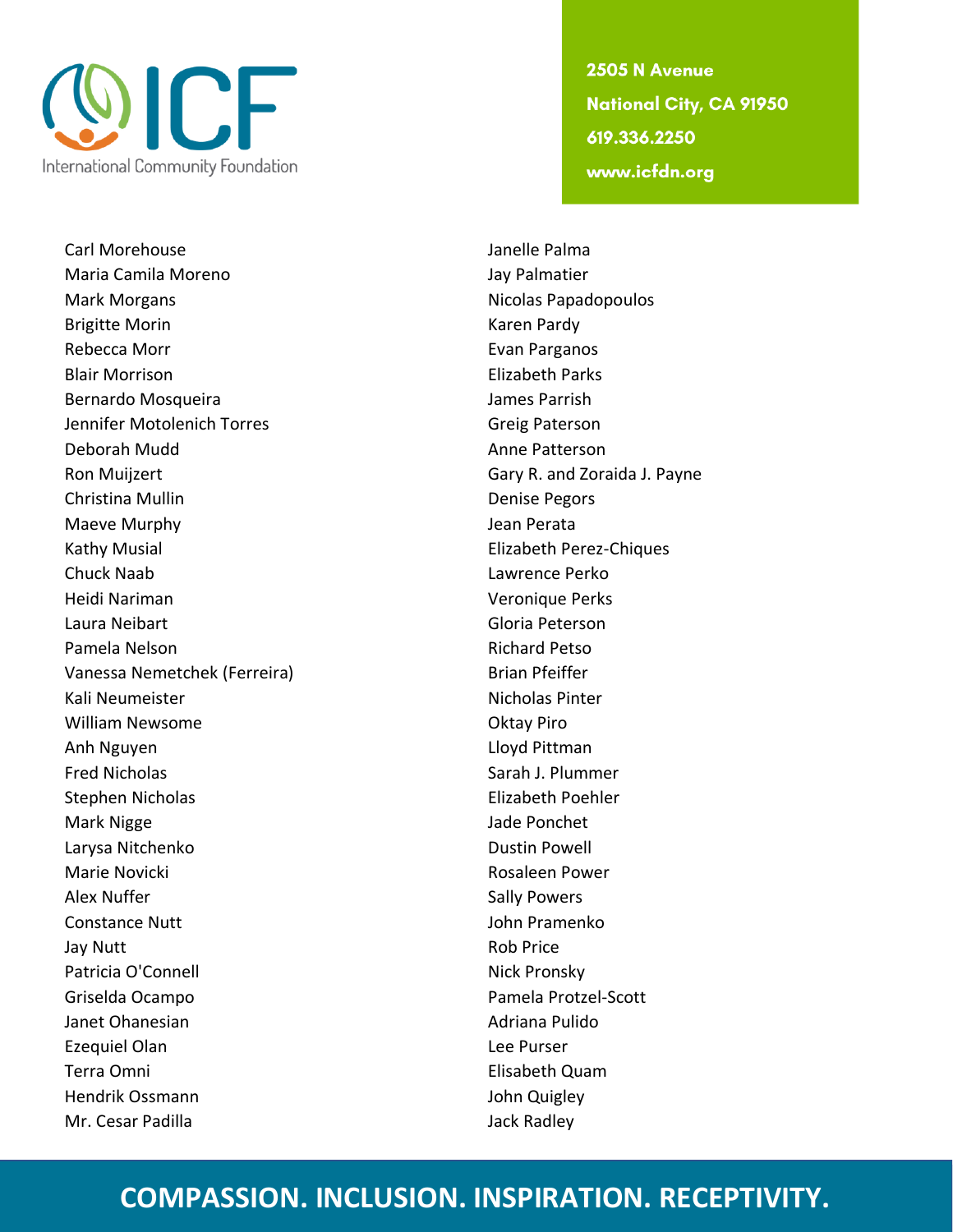

Adam Rahrer **Deirdre A. Roney** Paty Rains **Albert and Julia Rosenblatt** Jennifer Ramsdell Alan Rosenson April Rankin Victoria Rossetti Kiran Rapal **Internal Accepts** Community School and T. Rotenberry Bryan Rea Georges Rousseau and Bryan Rea Georges Rousseau and Georges Rousseau and Georges Rousseau and Georges Rousseau and Georges Rousseau and Georges Rousseau and Georges Rousseau and Georges Rousseau and Georges Rouss Karen Redman Judith Rowles Jann Reed Soroya Rowley Martin Reed Kristin Rust Donna Reeve Manuel Saenz Eyal Reich Naomi Sagisaka Mendez Ms. Margo Reich Eric Salinas Manuel Reinfurt **Nelly Saltos C** Ann Reinthal **Paula Saltzberg** Cristina Irma Reyes Ortiz **Alma Salum** Michele Reynolds **Barbara Salzman** Connie Riccardi Jane Sampson-McCord Daniel Richards Lauren Samuel Margaret Richardson **Margaret Richardson** Myra A. Sanchez Martha Richardson Jennifer Sanderson Casey Richart **Rachel Sandquist** Rachel Sandquist Jonathan Richmond Lisa Santillan Luanne Ridgley **Courtney Satow** Chris Ridley Cynthia Sawtell Margaret Riemer Nicole Scarborough Patricia Rieser **Ingrid Schaefer** Ingrid Schaefer Peg Rinehart **Chris Schaeffer** Cameron Ripley **Susan Schaffrath** Jackelyn R. Rivas-Landaverde **Deborah Schallert** Sonja Roach Debbie Scheunemann Peter Roberts National Schick Wayne Schick Grace Robertson **Frederick Schnider Frederick Schnider** Gonzalo Robles Daud **Diana Schramm** Karen Rockwell National Walt Schultz Brad D. Rodgers Greg and Sydney Schweitzer Selene Villaseñor Rodriguez Kai Schwertner

2505 N Avenue **National City, CA 91950** 619.336.2250 www.icfdn.org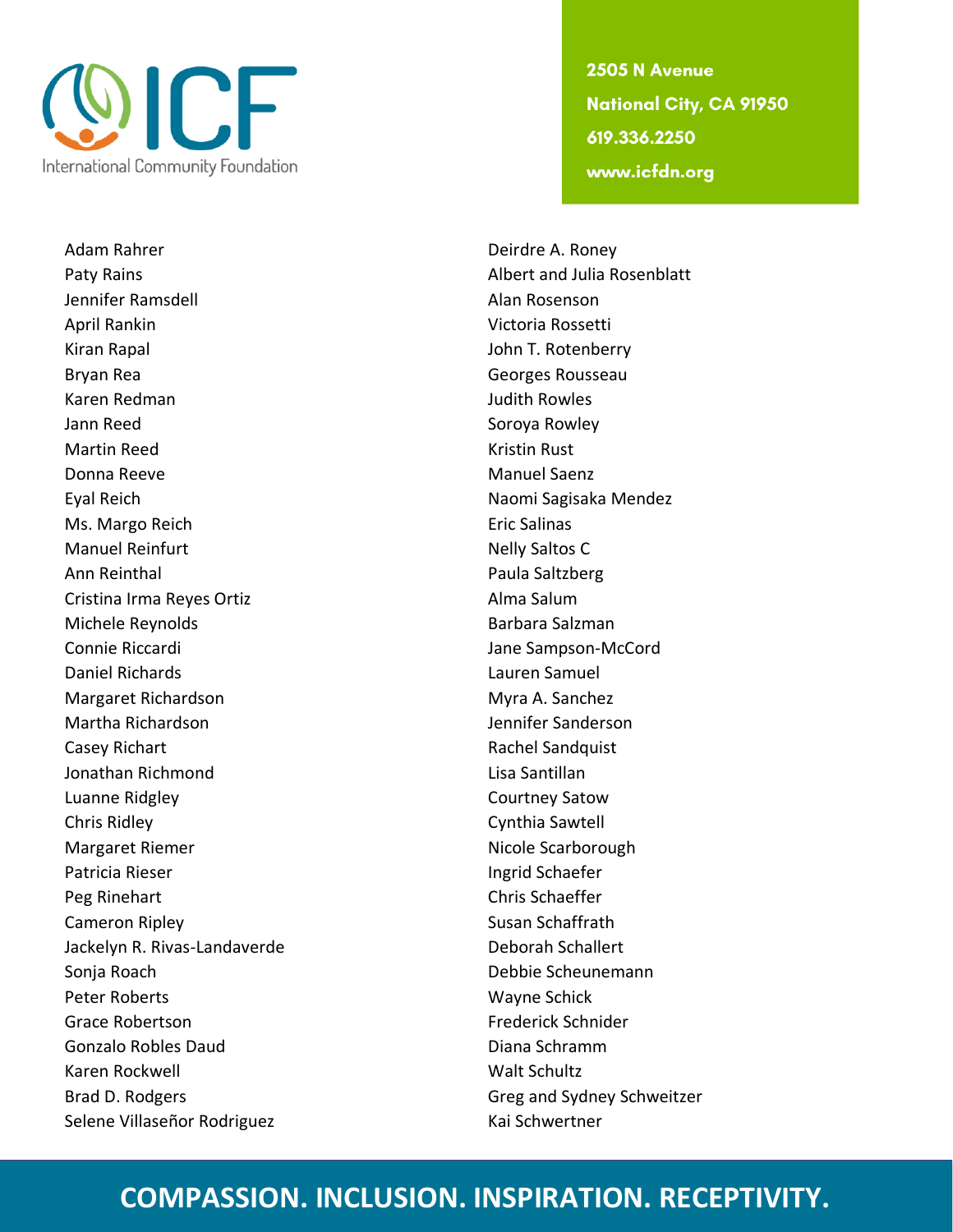

Melvin Schwimmer and Jim Staska Tom D. Scott **Karl Stertzbach** Colleen and Barry Scovel Colleen and Barry Scovel Jamie Sechrist Anne Stoll Tony Sepulveda **Patricia Strach** Victoria Sepulveda Terry Strachan Douglas Seymour Elizabeth Strand Marvin Shaffer Todd Strauss Marcy Shapley **Michael Strunk** Shobhit Sharma Shobhit Sharman Shobhit Sharman Shobhit Sharman Sarah Stuurman Fae Shaw Kimberly Sue Susan Shaw Susan Suggs Susan Suggs Aman Sheikh **Jaime & Roscoe Sutton** David Shen Laura Swartz Nathan Shepherd **Jack Sweeney** Ajoy Shetty **Marc Talisman** Eric Shiner Maurissa Tancharoen Mike Shirven **Rebecca Tavares Rebecca Tavares** Adriano Silva Ravi Thakur Ravi Thakur Ravi Thakur Aldones Silva **Elizabeth Thompson** Giuseppe Simone **Mr. John and Elena Thompson** Gizelle Sipin Charlena Thomson Steven Sites **Steven Sites** John Thornton Renee Skinner New York 1980 and the Denise Thrash Kelly Sloan Gerald Tintor Dawn M. Smith Bill Tippets Ms. Diana C. Smith Scott Titmas Ana Sokoloff Nichole Tons Félix Solaun James Toohey Brit Sparks **Internal Community** Seam and Seam and Seam and Jeanne Top Tom Spitler **No. 2018 Robert Townsend** Eric Sponburgh **Karly Treacy** Mr. and Ms. Charles S. Springer Kathryn Trewhitt Patricio Sr Miami **Verentia di Servero Statione di Servero Sr I**eremy Tuler Claudia Stafford **Sarah Turnbull** Sarah Turnbull Ms. Jerre A. Stallcup Grace Tuttle

2505 N Avenue **National City, CA 91950** 619.336.2250 www.icfdn.org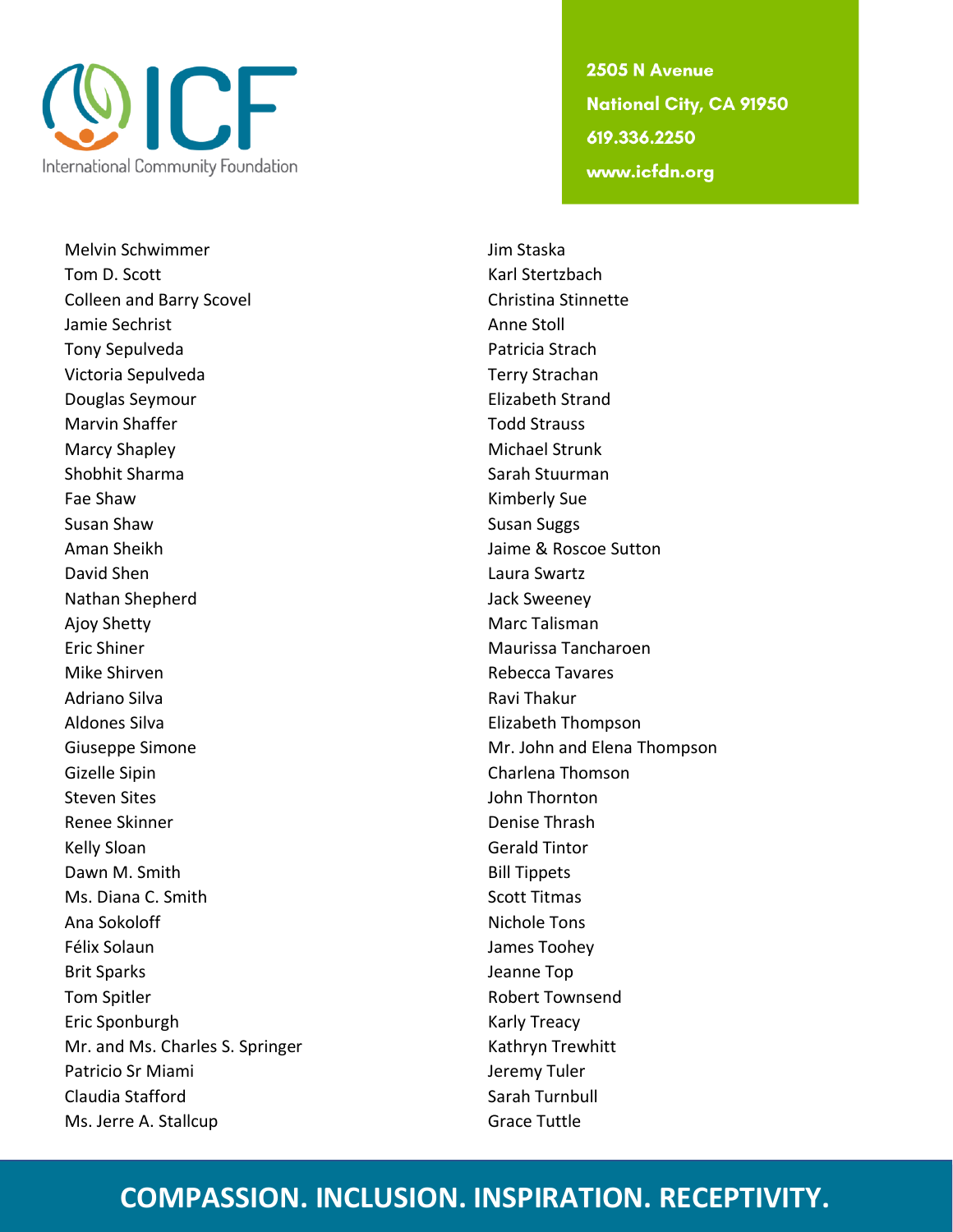

Catherine Tyrrell **Catherine Tyrrell** Bonnie Uger Cynthia White Humberto Urquidez **Gina Wickwire** Jamie Van Zandt David Wiedenfeld April Vanderwerken and die Basis verwystellige verwystellige verwystellige verwystellige verwystellige verwyst Sarah Venezia Jeff Williams Ms. Karla Villarreal Charles Williamson Antonio Vizcaino **Kristi M. Willis** Antonio Vizcaino Maggie Wachsberger National Samantha Willmon Amy Wagner Thibeault **Sallie Wilmot** Sallie Wilmot Alison Wagner **Brian Wilson** Maura Walker National Communication of the Mauritius of Tamar Wilson Sharon Walters **Kristen J. Winn** Bond Ward **Corinnell** Ward **Corinnell** Wint Kathy Warnert & Tod Diamond Gary Wockner Elizabeth Warnick **Madge Woods** Madge Woods Barbara Warren Teresa Worley Anjali Warrier **Holly D. Wright Anjali Warrier** Manuson Museum Museum Museum Museum Museum Museum Museum Museum Museum Museum Museum Museum Museum Museum Museum Museum Museum Museum Museum Museum Museum Museum Museum Mus Mark Wasley **Mark Wasley Mark Wasley Mark Wasley** Jeffrey Wear William and Carol Yerkes Rob Weiner Matthew Zaleta Craig Weiss Carl Zichella Brendan J. and Geraldine M. Welch Robert Zigler Charlene Wenger Sheila Zirkle

#### **\$99 and under**

Anonymous (129) **ProSight Specialty Insurance Co.** ProSight Specialty Insurance Co. A. Elw onna Bowling The Communication of the United States Treasury AmazonSmile Foundation and Jourdan A Donoho Blue Shield of California Terry Adcock Kids 4 Our World Shivam Agarwal Nonprofits' Insurance Alliance of California Alast Ahmadi The Northern Trust **Roberta** Albert O'Neil & Partners, LLC Constance S. Albrecht PGE Employee Giving Giorgia Alexander Pledgeling Foundation and Audra Alley

2505 N Avenue **National City, CA 91950** 619.336.2250 www.icfdn.org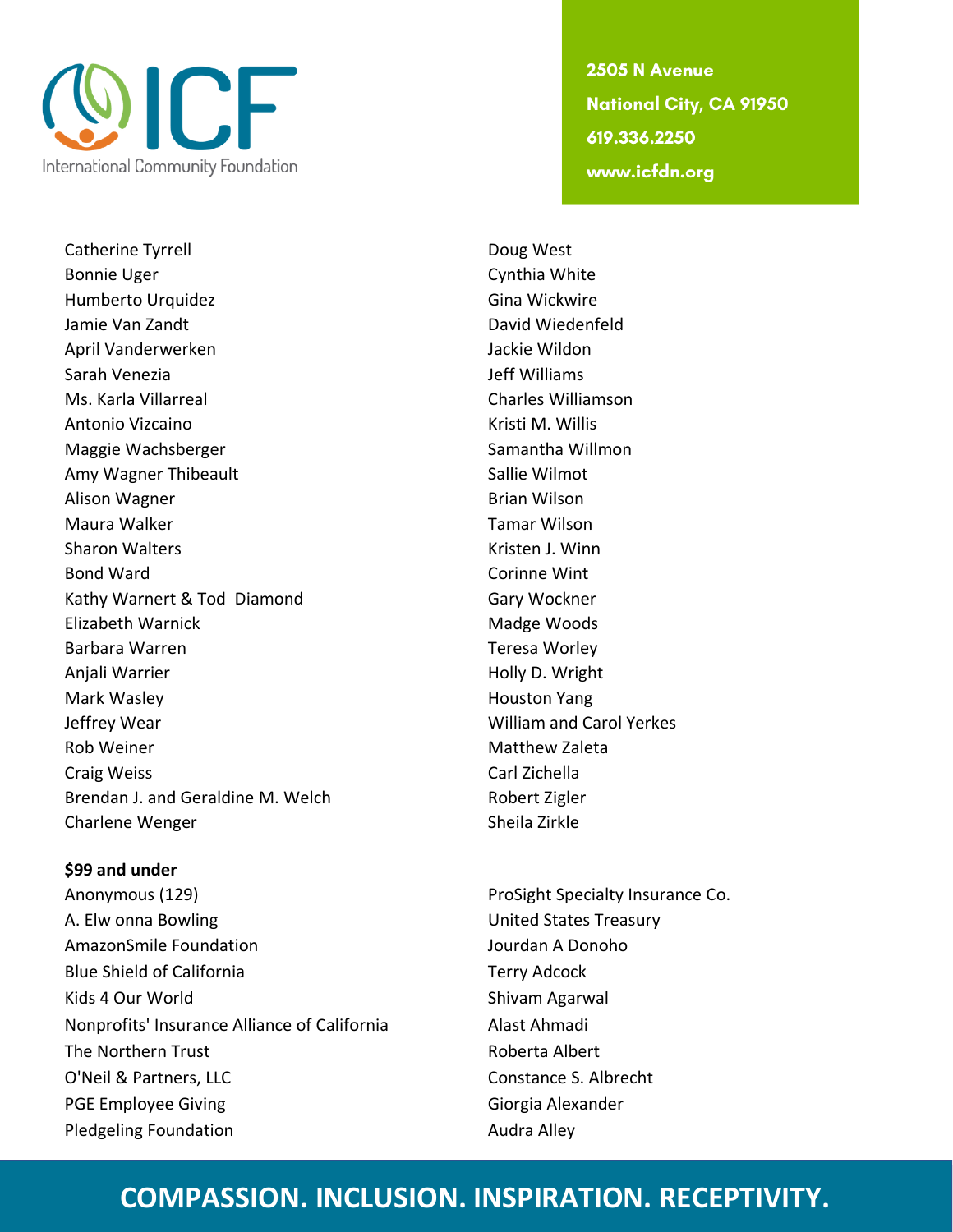

Cameron Amstater **Lisa Berley Lisa Berley** Michelle Anderson Jennifer Bernal Pamela Anderson Lissette Bernal Ms. Barbara Andrews Jessica Bernstein Bradley Andrews Karima Berrabah **Leah Anton** Niv Bessor Carmen Apolaya Calderon Patricia Bessudo Birman Abby Arad Elisabetta Bicelli Deborah Armstrong and Beate Bierne Erin Armstrong Laura Bindloss Julien Arrijs Pam Bixter Luis Atancuri Jacqueline Blackstone Susan Gracie Atherton **Alvin Bondi Alvin Bondi** Roger Athey **Teresa Borquez** Gabrielle Avian **Anaëlle Boualleg-Garcia** Anaëlle Boualleg-Garcia David Baird **Kathleen Bougher** Charles Bougher Sarah Balsamello Naomi Bowen Shiba Bandeeba **David Bowyer** Martina Barbati Inglessis Timothy Brady James Barcus Stephanie Braun (Stephanie Braun) Anne Barkley **Barry Bricker** Barry Bricker Katie Barrett **Katie Brien** Nicole Basham Gary Brisky John Batson Darrin Brocca Laura Beckwith Gonzalo Brockman Julia Beeler **Shaun Brodie** Shaun Brodie Pamela Bell-Kurlowicz **Casey Brodsky** Al Beltran Romero Jonathan Brooks Franck Benayoun **Robert Brown** Molly Benfield **Don Burlison** Medhi Beniza **Mireya Bustamante** Julia Bennett **David Butler** David Butler Dennis Bentley **Stevie Buxcey** Stevie Buxcey

2505 N Avenue **National City, CA 91950** 619.336.2250 www.icfdn.org

Courtney Applebaum **Nicol Vanessa Betancourt Garzon**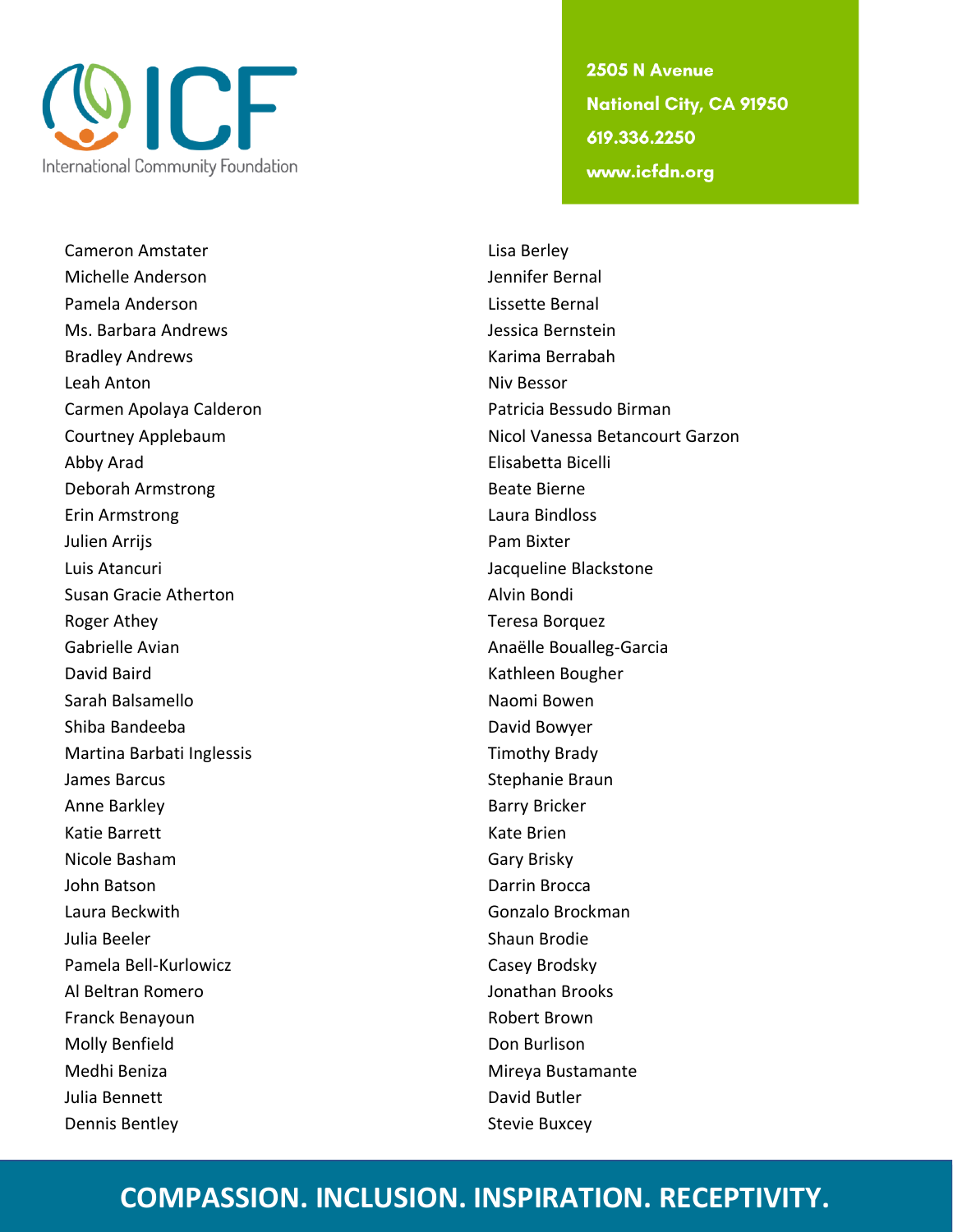

Jason Cabot **Evin Coronado** Czeska Cabuhat Laura Cortez Anthony Caligiuri **Martha Cortez Martha Cortez** Edmar Camargo Gerard Cortinez McKenzie Campbell Mario Cota Igor Campos **Robert Cotte** Marilyn Capra **Khalia Cotugno** Khalia Cotugno Aaron Carey **Aaron Carey Courtney** Jeffrey Courtney Astrid Carrillo **Sara Cramon** Amy Carstensen Molly Creeden Mario Cassina Nancy Croft Crystal Castorena Crystal Catherine Crowley Carolina Cayres **Lynne Cummings** Bianca Centofante **Jamie Curcio** Jose Cervantes **Suzette Curtis** Suzette Curtis Alexandra G. Chansler Jamie Daly Cristina Charles **Sara Gay Dammann** Tait Chatmon Alvarez **Michael Dandurand** Andres Chavez **Trina Daniels** Dulce Chavez **Example 2** and the Chavez **Example 2** and the Erin Davey Lin Chen **Isabelle Davis** Lawrence Chiu **Evelyn De La Vega** Elisha Christian **Heidi De Mayo** George Clark Katie Dee Tom Clark **Dominic DeJoseph** Dominic DeJoseph Dan S. Cohen Mykola Dekhtiarenko Ehud Cohen **Itzel Delgadillo** Julia Collins **Diane Demee Benoit Diane Demee Benoit** Michael Collins **Henry Demsky** Kelly Cooper **Alicia** Deng Tim Cooper **Lora Denman** Julie Cornejo KC Dermody

2505 N Avenue **National City, CA 91950** 619.336.2250 www.icfdn.org

Alejandra Cetto Ana Leonor Da Costa Aguiar Danielle Chaikin Bjorn & Elizabeth Dakin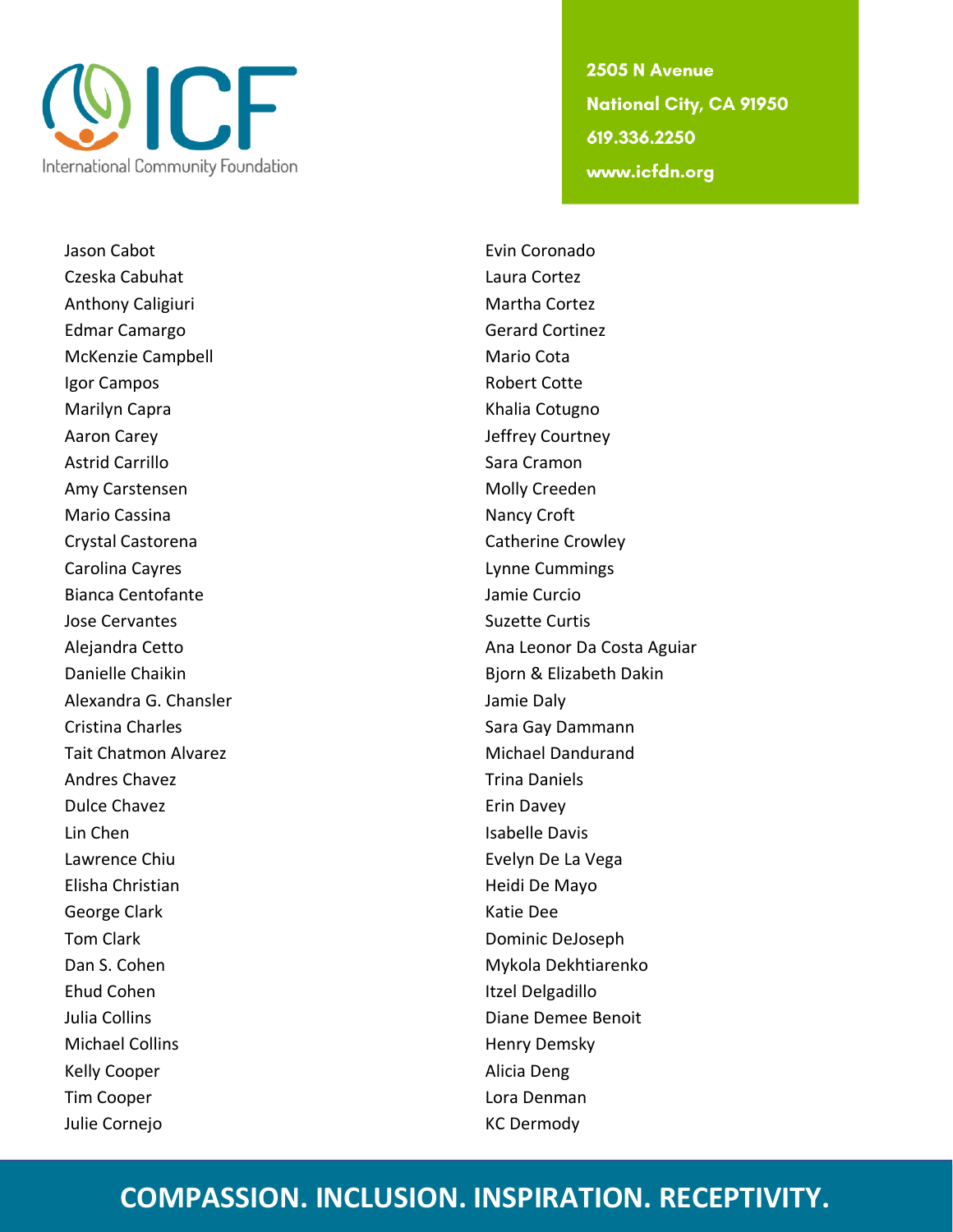

Margaret Derring **Edwin Ferguson** Marie France Desdier Fuentes and Marie France Desdier Fuentes Celia Deva Pablo Figueroa Celia Devault Afonso Filho Kimberley Diamond **Adrienne Fisher** Adrienne Fisher Melissa Diracles **Debra Fishman** Alex Dixon James Fleming Sonja Dobrijevic **Emma Flores** Emma Flores Matthew Domanski Melissa Flores Liberty Dominguez **Santiago Floresmeyer Garza** Emma Doran **Mr. and Mrs. Gerry Flynn** Doris Dorenbaum Valerie Folz Dawada Dsadasda **Rochelle Foster** Rochelle Foster Andre Dungee **Elizabeth Fox** Drew Dutton Guy Fox-Andrews Taylor Dyer Ellen Franzen Rowena Earney Tara Fraser Susan Edelist **Paolo Frattini** Virginia Edery **Accord Property** Controller Manual Accord Joy and Ross Freedman Karina Edwards **Julie Freedman** Mr. and Mrs. Dave and Carol Eglsaer Juan Carlos Freyre Pinto Rosamaria Elszy **Kathrin Friedrich** Kathrin Friedrich Molly Emott **Example 2018** Eric Frost-Barnes Jennifer Ensign Tanya Fuller Nadia Espinosa Malcon Georges Gagnon Rachel Plafker Esrig John Gallagher John Esterly Veronica Gallego Mark Falinski Chloe Gallegos Kathleen Fallon **Caribe Garcia** Karla Farr Cheryl Garcia Vanessa Farrington **Patrick Garcia** Russell Feldman Sam Garneau Sierra Feldman Donald & Jaymi Garvett Alison Fenwick **Serenna Garza** 

2505 N Avenue **National City, CA 91950** 619.336.2250 www.icfdn.org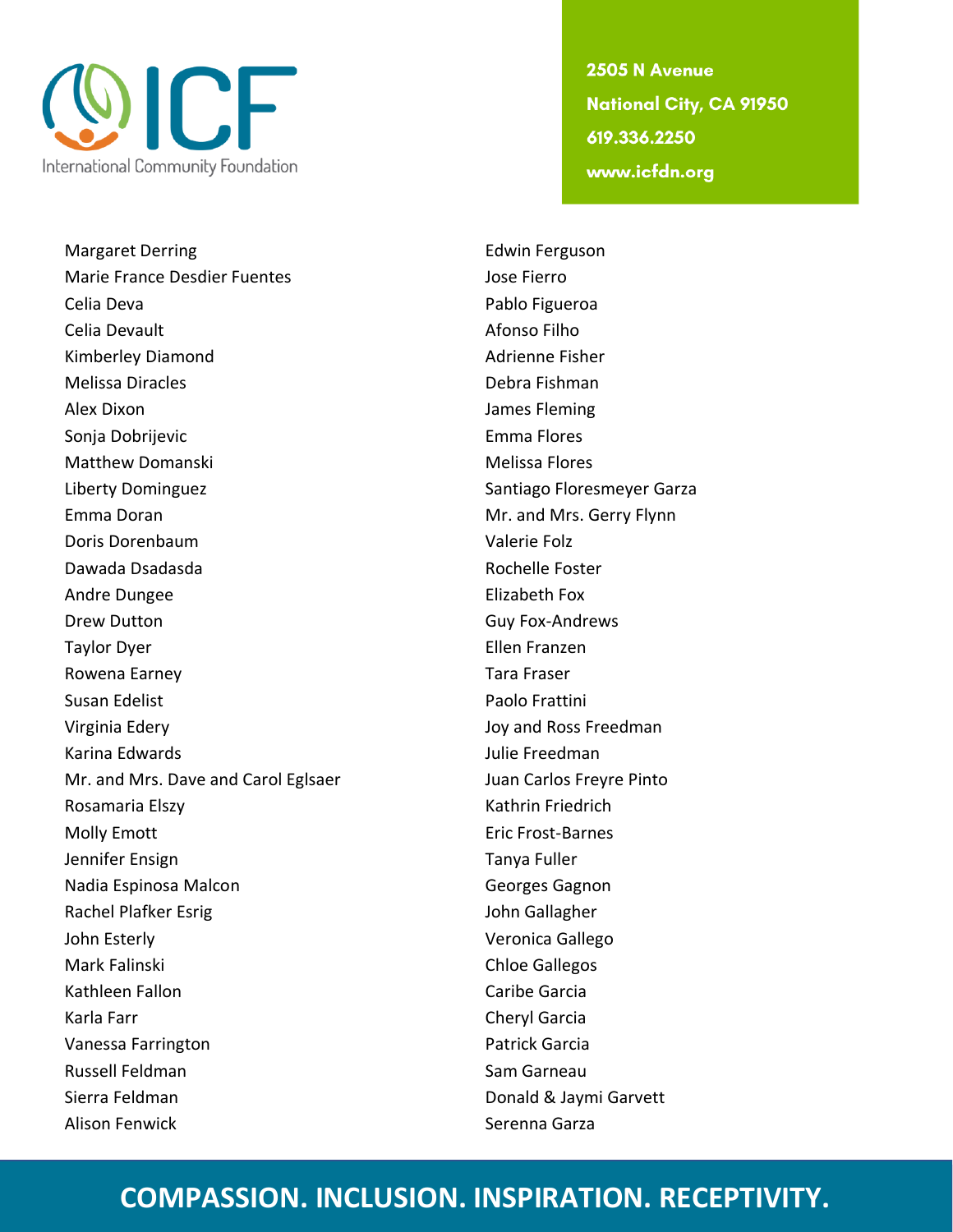

Lindy Gaskill **Rachel Hagar** Rachel Hagar Eva Gastelum Tom Haglund Andrea Gay **Allan Hale** Alyssa Gaza **Kelsey Hall** Heather Geddings **Mariah Hall** Joel Gelpe Jean Hamburg Christine Gibson Simon Handy Jesse Giglio Jessica Hanscom Sophia Gilligan **Yuval Harary** Delora Gilzow Nicholas Harelik Eve Giovenco **Sarah Harkins** CHris Girlamo Philip Harknett Brian Glaser **Kenda Haro** William Glass **Bill Harrison** Marcia Godinez **Lisa Hartle** Vernell Goehring National Association of the Kaitlyn Hassler Susan Goldbach Jim Haupt Lloyd P. Goldwasser **Tingting He** Jason Goldwater **Holly Hein** Holly Hein Rebeca Gomez **Faith Heine** Danna Gonzalez **Kevin Hellmuth** Jan Goodman Camille Henderson Davis Carol Goodsole Jeroen Hendrix Karina Gorup **Ximena Herrera** Lee Graves and the same state of the Sarah Hiley Raleigh Gray **Raleigh Gray** Ryan Hill Tessa Grebey Jazmine Hines Amanda Greer **Anna Hing** Natasha Gregson Wagner Matthew Hing Jesus Grijalva Beverley Hirchfeld Claire Groebner Nam Hoang Karen Gross Marlene Hoeft Marcela Guerrero Elizabeth Hoffman Andrew Haas **Ellen** Hogan

2505 N Avenue **National City, CA 91950** 619.336.2250 www.icfdn.org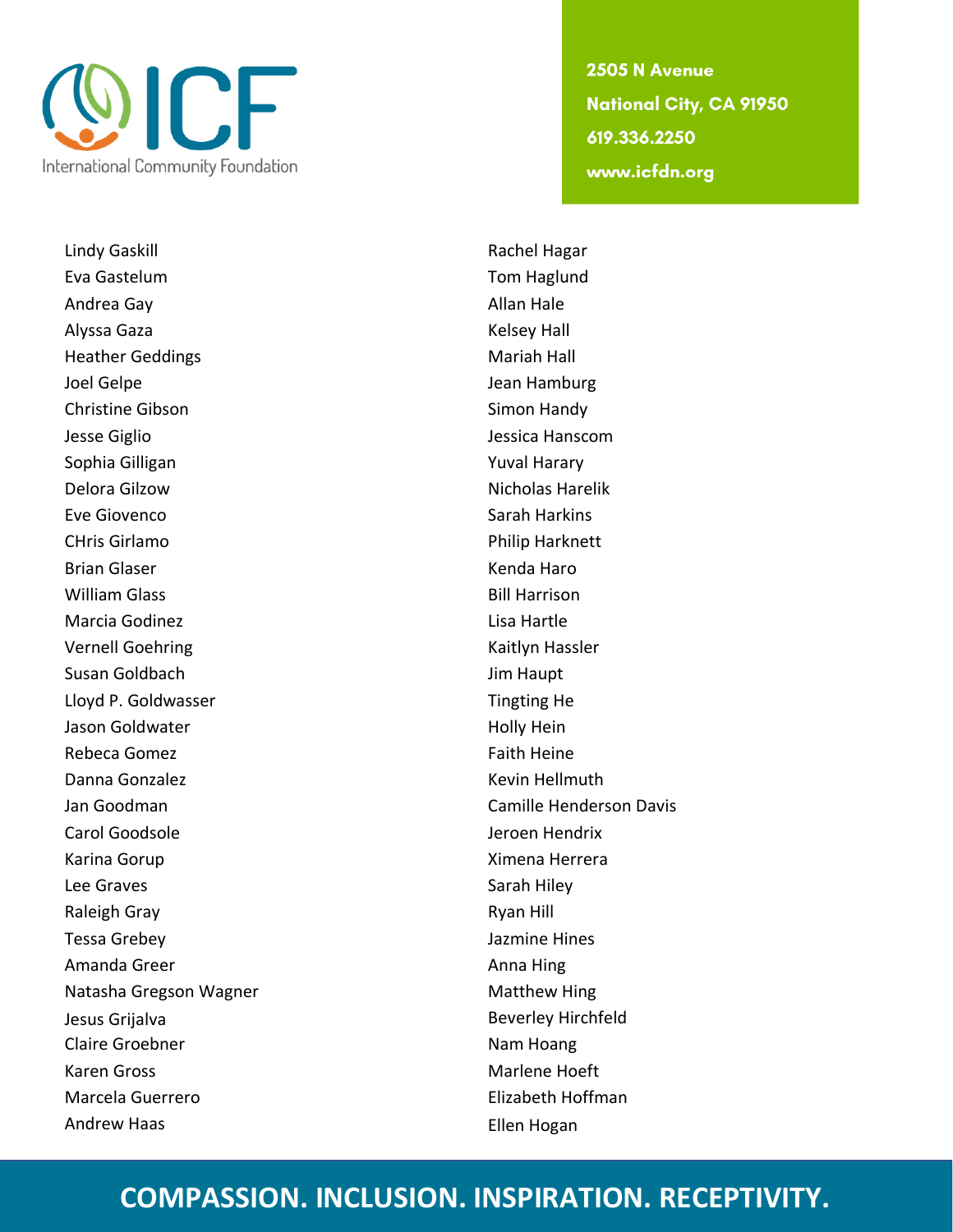

Peter Holden **Patrick L. Johnson** Chaz Holesworth Ms. Jeanne C. Jones Shira Honig **Patricia Jones-Arnold** Susana Honold **Pacheco Juárez Josefina** Laurie Horanyi Daniel Juárez Daniel Horist Gabriela Junges Dirk Hoyer **National Community Community** Rachel Juozapaitis Madeline Huck Leann Kaattari Gabriela Huerta Gwen Karas Amy Hughes **Mary Kazanowski** Celena Hughes Leigh Kellis Mauricio Huitrón Gómez **International Executor Cometa** Jennifer Kennedy Keyuanna Hunt Nan Kennedy Michelle Husko John Kerecz Robert Inguagiato **Hasan Khan** Ian Jackson Arabella Khawalid Luke Jacob Linda Khoury Rhoda Jacobs John Kim Jana Jaffe **Kelly Kimmell** Carolina Jaime **Kaitlin King** Michelle James **Sarah M. King** Richard James **Tim Kinsella** Catherine Jameson **Dennis Kirkpatrick** Jeffrey Janger Brittany Knecht Janice Jaraicie **Maria Knoll** Matan B. Jason Cole Knutson Wiktoria Jazwinska **Lily Korte** Toni Jelic William Kramer Linda Jewitt Aleksandra Kromska Jean Jianos Gray **Pam Kukla** Diana Jimenez **Michelle Kwasny** Gabriela Jimenez **Milena Labarbiera** Ms. Jean Johnson **Martha Laird** Martha Laird Makiyah Johnson Estrella Lajom

2505 N Avenue **National City, CA 91950** 619.336.2250 www.icfdn.org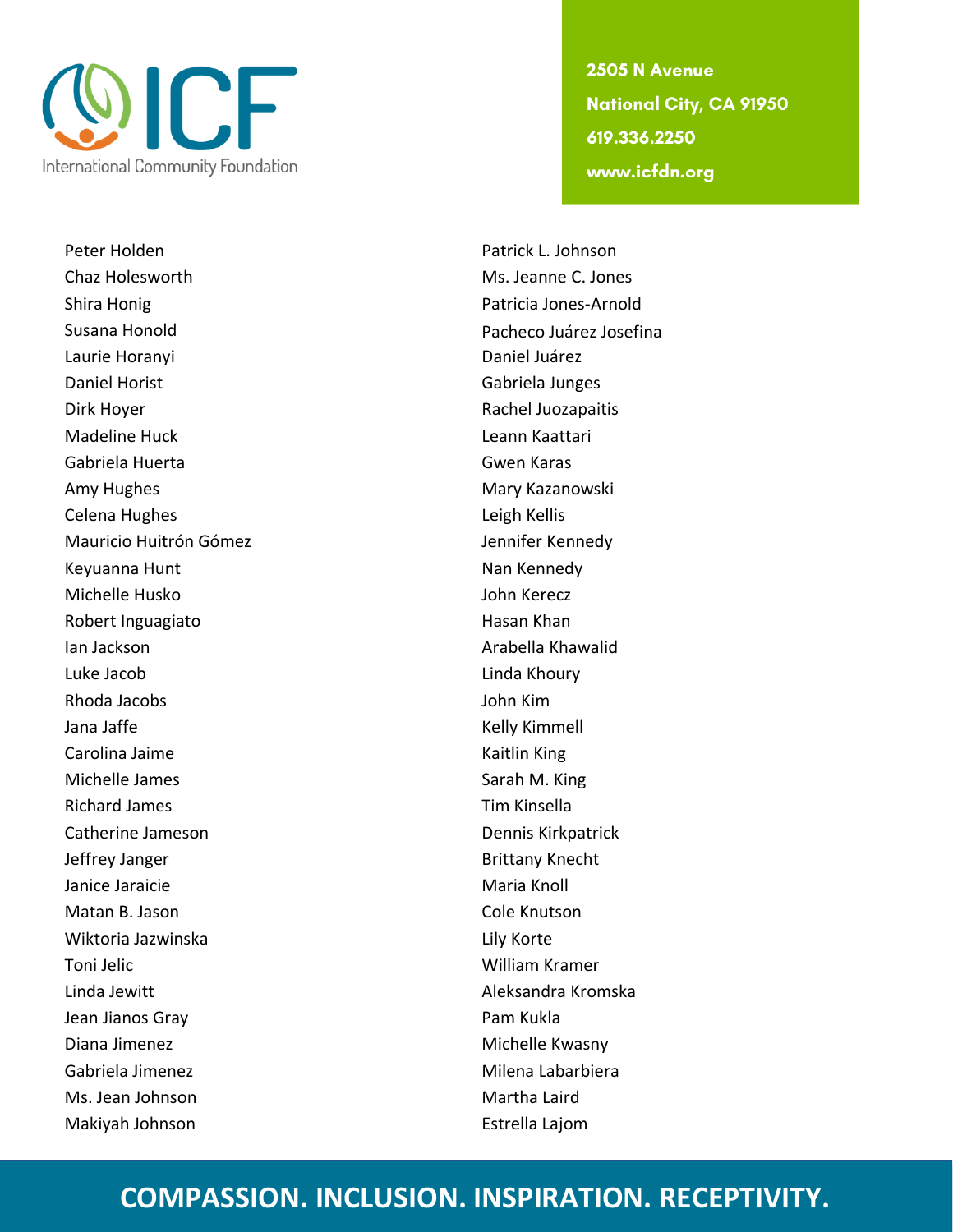

Steven Lam **Melissa Mark** Melissa Mark Julie Lanasa Leticia Martinez Carmen Landaverde Trisha Martinez Stephanie Languis Shakira Mattson Alison Lantz **Bonnie Gayle Maxon** Juan Lara Rosalie McAllister Craig Laskey James McCracken Cheryl Leary **Sean McDermott** Sean McDermott Caitlin Lee **Michele McElreath** Stev Lee **Meghan McGarrigle** Meghan McGarrigle Mario Lepe **Gabe McKinney** Kimberly Leroy **France McNally** Gary Lesniak **Ashli McPherson** Zack Levy **Liliana** Meade Angelica Leyva **Kathryn Medellin** Haotian Li **Aleena Mehdi** Jessica Liou Johanna Meier Denise Loder-Deluca **Paul Mena** Amorina Lopez **Tammy Mena** Elizabeth K. Lopez Seth Menachem Karla López **Carina Mendez** Carina Mendez Maria Lopez **Elemer Mendoza** Robert Lopez **Luis Mendoza-Jacquez** Mateo Lorson **Cheryl Mercurio** Molly Lowell **Cassie Meyer** Nancy Lowell **Nancy Lowell** Nancy Lowell and American Mexican Haydal Mezidi Huy Lu Cammy Miller Joel Luna **Daniel Miller** Joseph Luna **Karyn Maria Miller** Karyn Maria Miller Josephine MacDonagh Susan Mittelstadt Ricardo Macêdo **Macêdo** Melvin Moncrieff Nalini Maharaj Pauline Monreal Aadam Malik Tracy Montaron

2505 N Avenue **National City, CA 91950** 619.336.2250 www.icfdn.org

Evelyne Lamson Lorena Martinez De Bustamante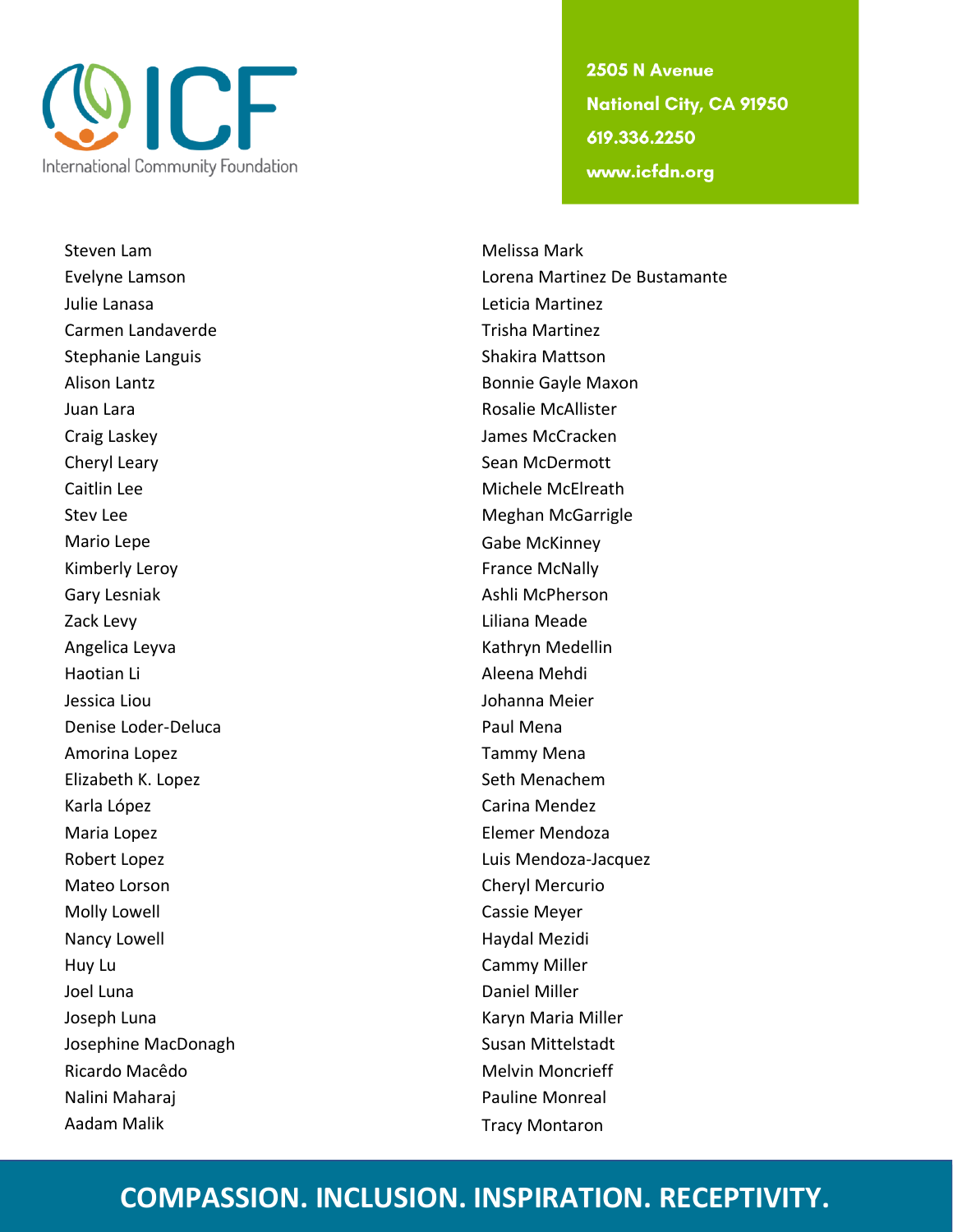

Rebecca S. Montgomery William O'Callaghan Aidan Moore **Amanda Ochoa** Amanda Ochoa Omar Moore **Rebecca Ochoa** Robert Moran **Bailey Oelfke** Juan Morfin Ellen Ojala Ana Moscoso Donny Ojeda Mr. and Mrs. David Moser Melissa Olson Angela Moskow Jennelisa Orcadio Bridgett Mota **Adriana** Oropeza Danielle Moyer Najla Ortiz Nick Moyer **Amy Packer** Amy Packer Matilda Mubiru **Minerva C. Padilla** Christelle Mudry **Anthony Page** Samantha Murphy **Luke Palson** Josh Murray **Angela Paniagua** Angela Paniagua Arne Musolf Ariadne Papacostas Villegas Eliud Samuel Muturi Amanda Parker-Sirois Jessica Mytrohovich **Emily Parng** Peter Nack **Robert Parrow** Darya Nadina **Indiana** Jyoti Patel Sandra Naganuma Rijke Kate Paul Saroja Nannapuraju Shannon Paul Ms. Silke Nannen Summer Paul Evans Natasha Jeff Payne Bruce Nearhood **Leanne Peard** Keli Nelson Ms. Susan Pelley Shauna Nep Christine Pena Hang Nguyen Taylor Penberthy Chris Ni **Mayra Peregrine** Peter Nogas **Camila Perez** Charlene and Lawrence Noyer Mariem Perez Erich Nufer **Paulina Perez** Ruth Obed **Yvonne Perez** 

2505 N Avenue **National City, CA 91950** 619.336.2250 www.icfdn.org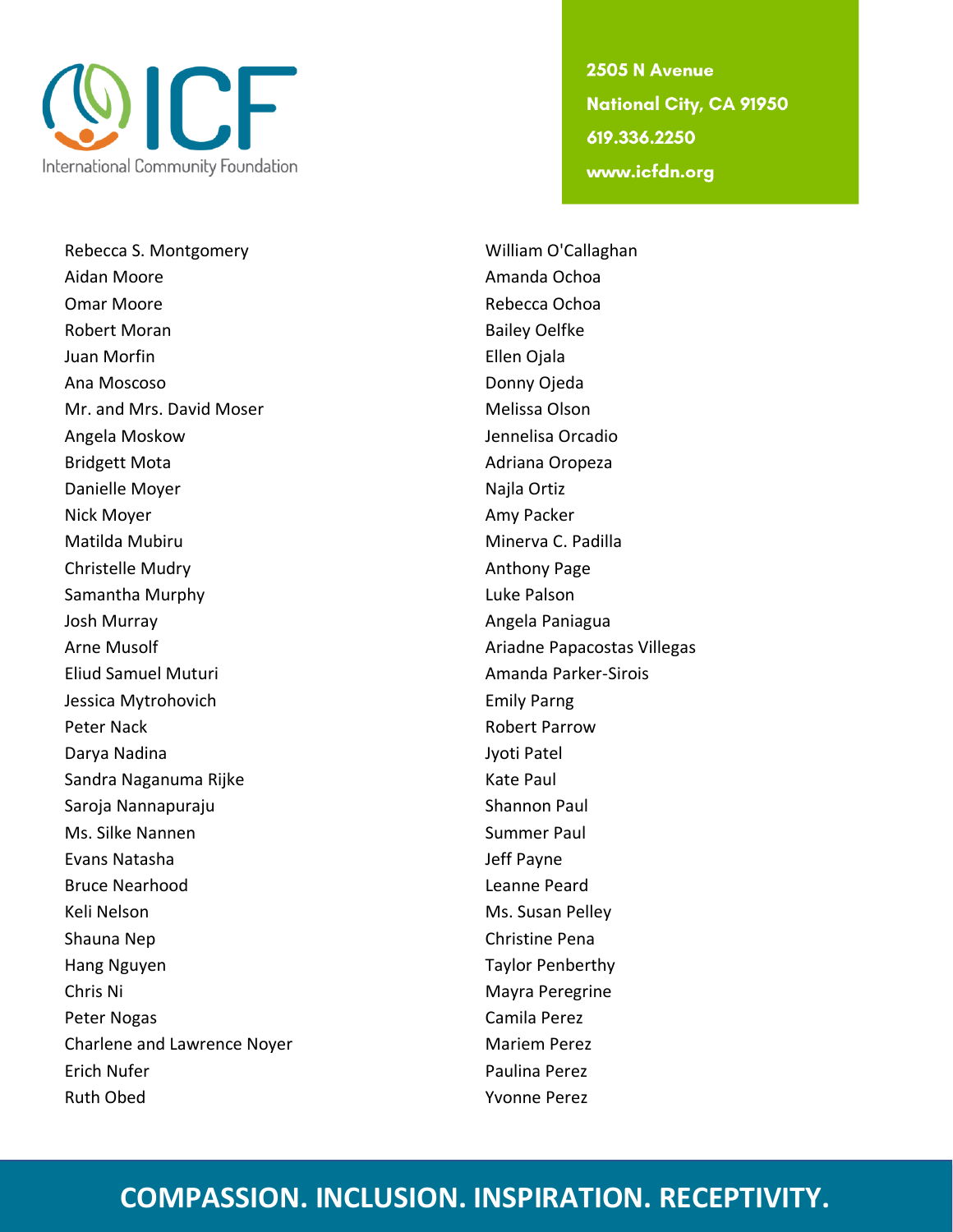

Julia Perry Vanessa Ramirez Lewis Perry **Alyssia Ransom** Helene Peter Peter Rasmussen Amy Peterson Norman Rath Quang Minh Pham **Helen W. Read** Jaclyn Pharr Madalyn Reed Bill Phelps **Robert Reed** Virginia Phelps Christina Reider Nitchana Phommaphonh Josi Reinhardt Brian Pickett **Brian E. Resh** María Esmeralda Pimentel **International Contract Contract Contract** Janelle Revnak **Jon Pirt** Liz Reyes Ellis Pitzele Nicholas Rice Rachel Plafker Esrig Tim Ringberg Thomas Poff William Ripley Olivia Pollock **Silvana Rivas** Gloria Karolyna Pollorena Briceño Kim Roberts Clément Pourtal and Angelica Robinson Gloria Powers **Victor Manuel Robles Lizarraga** Matthew Powers **Communist Communist Communist Communist Communist Communist Communist Communist Communist Communist Communist Communist Communist Communist Communist Communist Communist Communist Communist Communist Commun** Raychel Powers-Metayer Sthefany C. Rodriguez Valdez Manuel Pozos **Sofia Rodriguez** Sofia Rodriguez Sara Provence **Sara Provence** Stephanie Rodriguez James Pryatel **Laura Rojas** Karen Pullar **Allan Rondo** Kelsey Puryear **Amy Rosales** Amy Rosales Katie Quackenbush Christopher Ross Barbara Quintero Obrien **Rebecca Rouse** Rebecca Rouse Marisa Quiroz **Lawrence Rubin** Lily Raeder **Ingrid Rubio** Patricia Raines **Matricia Raines** Jada Ryan Ms. Wendy Rall **Diane Rydman** Barbara Ramirez **Sharon Sachs** Sharon Sachs Jesus Reynalda Ramirez **Simran Sahota** Simran Sahota

2505 N Avenue **National City, CA 91950** 619.336.2250 www.icfdn.org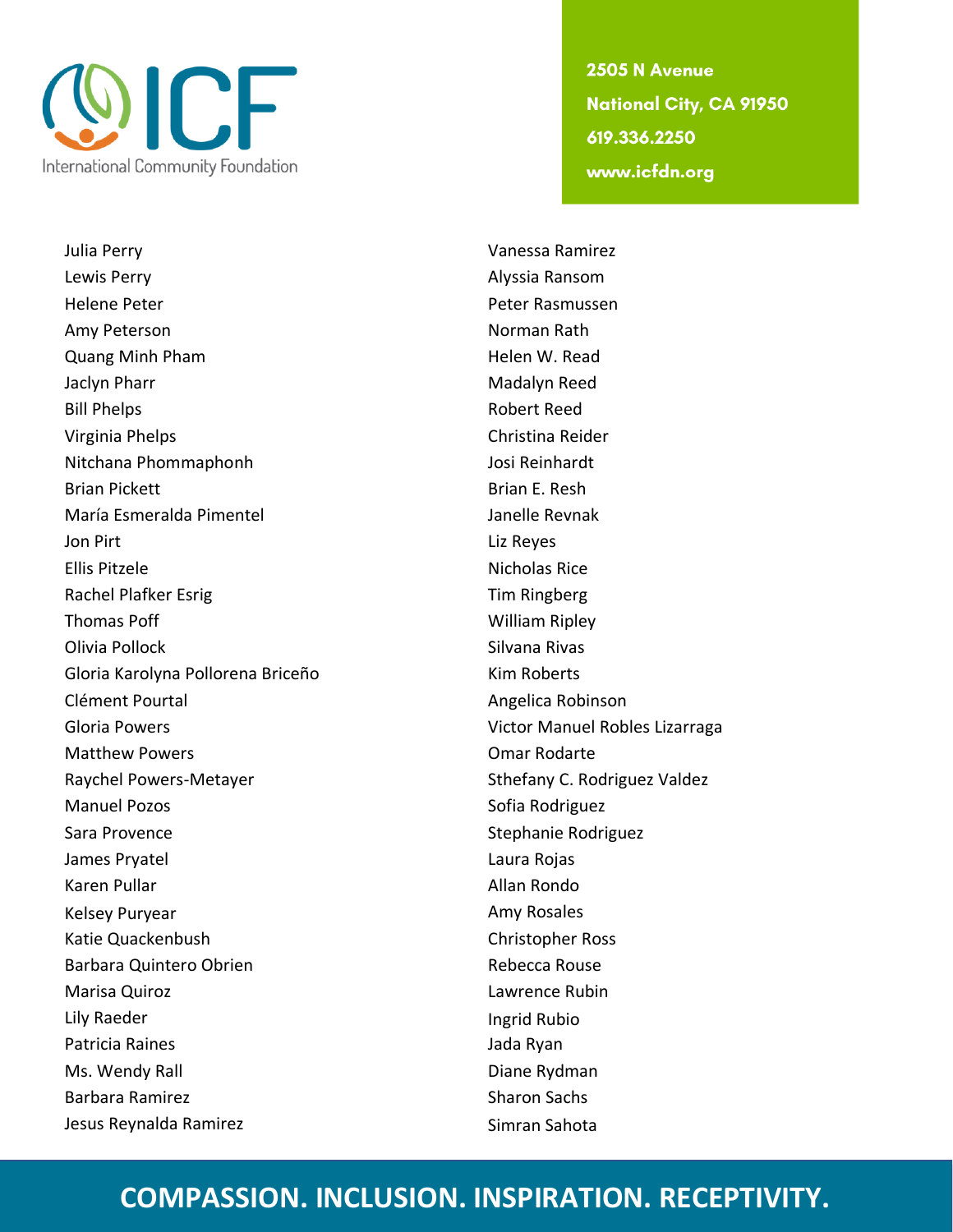

Michael Saks Deborah Shaffer David Salas **Paula Shafransky** Alex Salcedo Gautam Shankar Maha Saleh **David Shapiro** David Shapiro Rosemary Salinas **Kimberly Shapiro** Melanie Salyer **Kyra Shapurji** Kyra Shapurji Gina Samarelli **Randy Shaw** Belén Sanchez Luna Faith Ann Sheedy Angela Sandridge Margar Sheehan Karen Sanghvi Dennis Shields Paulo E Simone Sant Anna Stephen Siegman Paul Santoni **National Sandy Sierra** Sandy Sierra Kristin Sargianis **Patrick Signoret** Layla Sastry Christopher Sikich Fryda Saucedo **Todd Silas** Tim Sawatzki Emilia Silva Michael Scaffidi **Joan Silva** Levi Schaffner Marcos Silva Christin Scharfe **Denise Simone** David Schimelpfenig and a state of the John Sinclair Rick Schmidt **Australia Schmidt** Jessica Siqueiros Morgan Schofield **Hillary Siragusa** Angie Scholey **Angie Scholey Ole Skjefte** Julia Schon Jeroen Smet Eric Schreiber **International Execution** Smillie Natalia Schroeder Inzunza Dana Smith Donna Schultz **Mr. and Ms. Kevin R. Smith** Lisa Schuster Calvin Sneed Michael Seeler **Athanasia Soedira** Athanasia Soedira Cameron Sellers **Carlos Solorio** BJ Semmes Torben Sorge Judith Serna **Hazel Soriano** Osvaldo Serra MF Soukup Sara Seward Eduarda Machado Souza

2505 N Avenue **National City, CA 91950** 619.336.2250 www.icfdn.org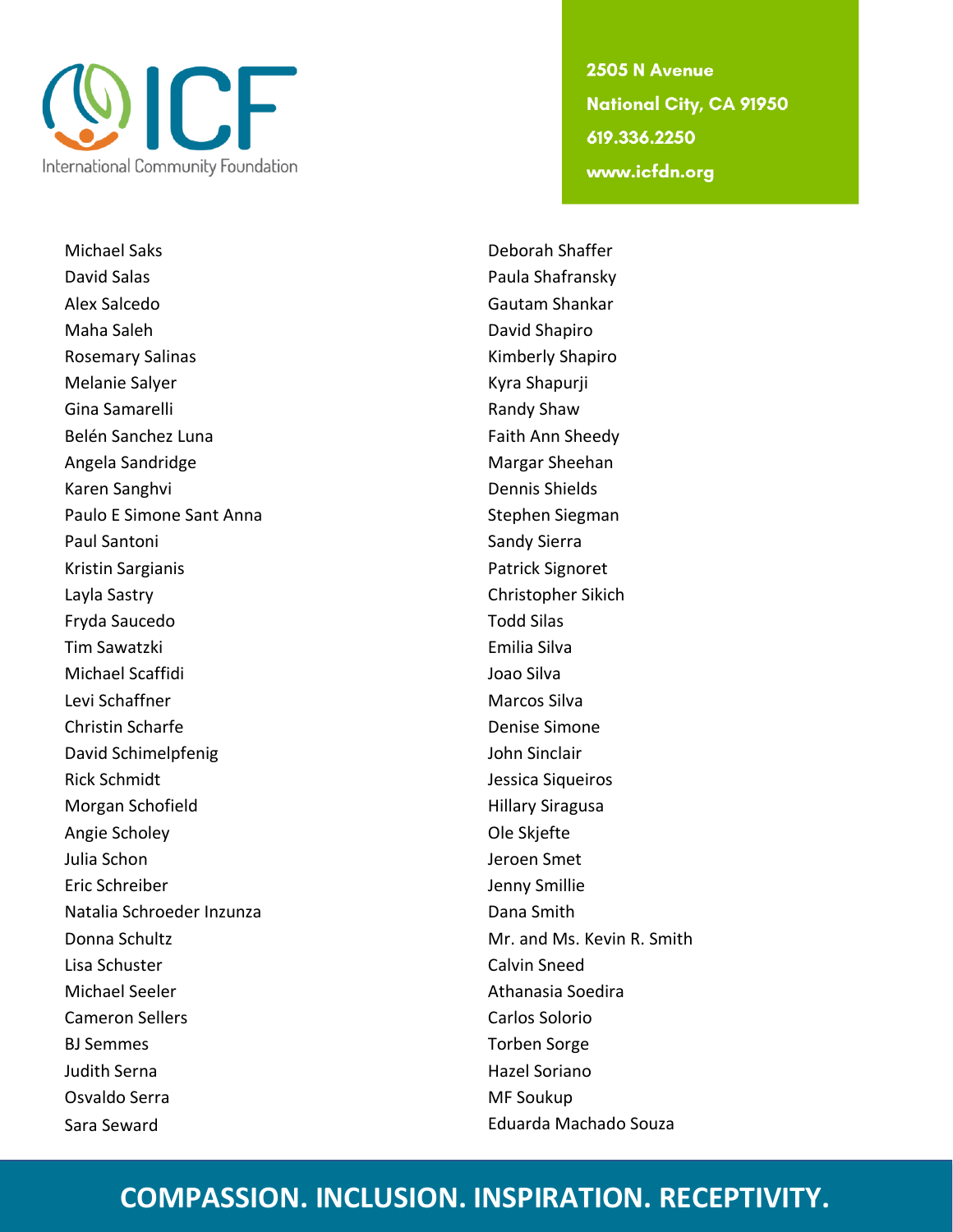

Mr. and Mrs. Jim and Kelly Spadoni Mangeles Toscano Martinez Matthew Sparrow **Kathryn Tosney** Mr. Richard A. Spotts **Hayley Trevean** Vinay Srinivasan **Peggie Trundy** Julia St. George **Julia St. George Julia St. George** Tim Stamper Marilyn H. Tucker Barbara Standing Turning Kate Turning Jaeda Stanton **Katherine F. Tyler** Katherine F. Tyler State of Minnesota **Eithne Tynan** Bill Steffenhagen Thom Tyson Karen Stevens Fernando Urbano Kari Stewart **Marcela Valle** Elizabeth Stoltz Vanessa Valle Danielle Stone Jill Valliere Lauren Stuart Boy Van den Ende Shankara Sudarsanam Rick Van Poorten Sheri Sullivan Monique Vandenberg Drew Talley **Example 20 and 20 and 20 and 20 and 20 and 20 and 20 and 20 and 20 and 20 and 20 and 20 and 20 and 20 and 20 and 20 and 20 and 20 and 20 and 20 and 20 and 20 and 20 and 20 and 20 and 20 and 20 and 20 and 20 an** YS Tan Juan Vargas Andrej Tekel **Andrej Tekel** April Veit Olga Teplitsky **Evangelina Velazco Evangelina Velazco** Kristen Terry **Angelica Velez Mendez** Angelica Velez Mendez Dayna Thomas Gary Ventimiglia Elisabeth Thomas Jessica Ventura Kathleen Thompson Cathy Verkerk Mary Thompson **International Contract Contract Contract Contract Contract Contract Contract Contract Contract Contract Contract Contract Contract Contract Contract Contract Contract Contract Contract Contract Contract Cont** Elizabeth Tisel Mr. Martin Villalba Alvear Cag To **Martin Villalba** Carol A. Tomasella John Virang Alayna Tomcsik Michele Vitiello William Tonks Laurie Waissman Jose Enrique Torre Molina Shane Walker Vicki Torres Yolanda S. Walther Meade

2505 N Avenue **National City, CA 91950** 619.336.2250 www.icfdn.org

Jerzie Stout Ms. Debra Valov and Ms. Gail Pacifica